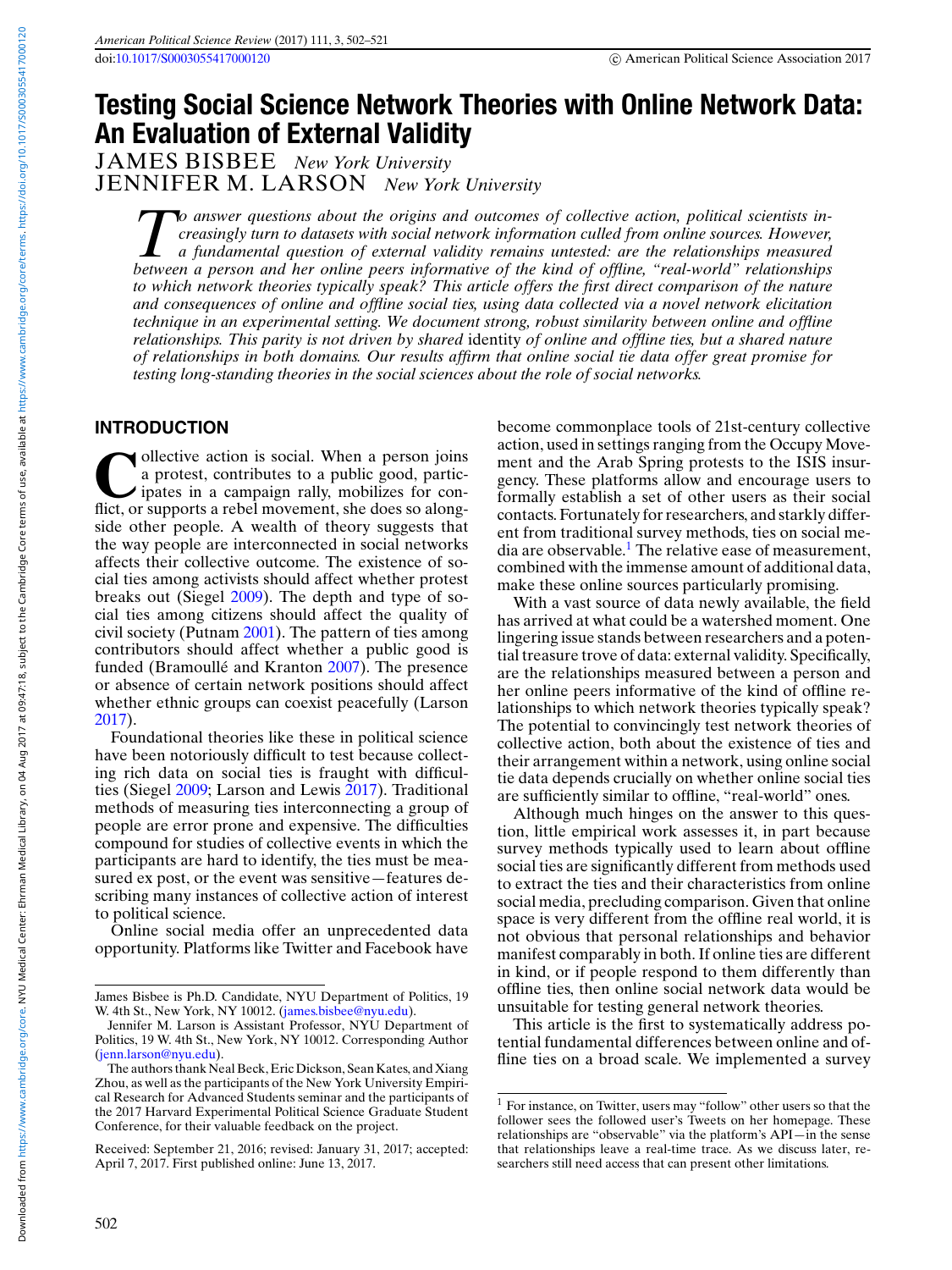experiment on Amazon Mechanical Turk (MTurk) that elicited online and offline social ties in an identical way. The survey began by asking respondents to name ties meeting certain criteria. In this step, treated respondents were told to list people with whom they interact *online*, whereas control respondents were told to list people with whom they interact *offline*. After eliciting the names of ties, the survey proceeded identically for treated and control respondents. Subsequent questions displayed the provided names to measure the nature of each relationship and the influence of these ties on hypothetical behavior. Our survey generates measures of the strength of each tie with respect to 17 commonly used dimensions, as well as the relationship between ties and five hypothetical outcomes: generosity, joining a nonviolent protest, joining a violent protest, sharing information about a nonviolent protest, and sharing information about a violent protest.

We find that the nature of ties, the relationship between their strength and outcomes, and the form of deviations from these relationships are statistically indistinguishable between the online and offline domains. These null findings are precisely estimated zeros and not the product of respondents misunderstanding the survey, as we document significant treatment effects in other areas. This parity is robust to a variety of tie strength measures and model specifications, and, interestingly, is not due to a shared *identity* of online and offline ties but a shared *nature* of these relationships.

In short, the essence of social relationships and the determinants of their strength or weakness are broadly comparable in the online realm and the offline world to which the preponderance of network theories pertain. These encouraging findings support network theory testing with online data and affirm the external validity of studies in a growing and potentially vast future literature throughout the social sciences.

#### **TESTING SOCIAL SCIENCE NETWORK THEORIES**

A social network is a set of relationships among a group of people. These relationships, or "ties," can vary both in their *nature*, the qualitative features underlying the relationships, and in their *function*, the consequences of their presence. For instance, ties can range from acquaintanceships, in which a person shares only superficial details, to intimate connections characterized by deep levels of trust, knowledge, and affection (in this article, we measure 17 dimensions along which the nature of a tie can vary). Ties can, due to their nature, have consequences ranging from motivating individual actions such as generous behavior to facilitating social activities such as passing information and participating in a protest, to name just some examples.

According to social network theory, both the *existence* and the *arrangement* of certain ties can affect collective outcomes. Although exactly which ties are thought to affect which outcomes and why differs by subject area, the theories share a common form: presence or arrangement of ties affects the outcome given

that the ties are of a particular nature. In Conley and Udry [\(2010\)](#page-18-0), the existence of ties among farmers that are sufficiently friendly to transmit information increases the adoption of fertilizer. In Chwe [\(2000\)](#page-18-0), ties that are based on trust can, if arranged into tight-knit cliques within a network, facilitate protests.

In addition to the work by Conley and Udry [\(2010\)](#page-18-0) described previously, a large body of empirical work corroborates the importance of the existence of certain ties across a wide range of contexts. Ties that facilitate political discussion affect public opinion (Mc-Clurg [2006\)](#page-19-0), ties that convey trust affect the strength of civil society (Jackson et al. [2012\)](#page-19-0), and so on for outcomes ranging from political participation to health to rebellions (Sinclair [2012;](#page-19-0) Christakis and Fowler [2013;](#page-18-0) Parkinson [2013\)](#page-19-0). Studies in this branch of the literature emphasize the relationship between different dimensions of the nature of a social tie and the function the tie serves in molding behavior to produce some outcome.

A different branch of the literature explores the effect of the "network structure" on collective outcomes. Ties of a certain nature that are arranged in a certain way affect outcomes. Theory suggests that certain ties arranged into cliques facilitate protest (Chwe [2000\)](#page-18-0), certain ties that bridge distinct subgroups improve employment prospects (Granovetter [1973\)](#page-18-0), certain ties arranged into enclaves incentivize corruption (Ferrali [2016\)](#page-18-0), and so on for outcomes related to policymaking (Patty and Penn [2014\)](#page-19-0), public goods contributions (Bramoullé and Kranton  $2007$ ), and interethnic cooperation (Larson [2016\)](#page-19-0).

Because of their reliance on network data, both branches of the literature face challenges in validating their theories empirically. Testing consequences of the existence of ties requires, at a minimum, a record of the relationships each respondent maintains, which can be difficult to observe or measure. Testing consequences of network structure requires a precise record of the presence or absence of every possible tie between any two people of interest. Traditional methods of measuring social networks typically entail lengthy surveys asking respondents to recall their social contacts, which can be time consuming, expensive, error prone, and limited by construction, as when researchers ask for a capped number of ties from each respondent. When researchers conduct studies of full networks, they do so despite these significant challenges.

The difficulty of collecting rich network data has allowed network theory to outpace empirical testing in many subject areas pertaining to collective action; protests and civil conflict are two cases in point.2 Theories of protests suggest that structural network features like density, cliques, bridges, and path lengths should affect the likelihood of protest (Marwell et al. 2000; Centola and Macy [2007;](#page-18-0) Siegel [2009\)](#page-19-0), but empirical tests with offline data have been limited to determining the

Downloaded from https://www.cambridge.org/core. NYU Medical Center: Ehrman Medical Center: Fhrman Medical Center: Fhrman Medical Center: 2017 at 09:47: 18, sular Canbridge Core terms of use, available at https://www.cambri Downloaded from https://www.cambridge.org/core. NYU Medical Center: Ehrman Medical Library, on 04 Aug 2017 at 09:47:18, subject to the Cambridge or e terms of use, available at https://www.cambridge.org/core/terms. https:

<sup>2</sup> See also the areas of information aggregation (Acemoglu et al.  $2010$ ), public goods contributions (Bramoullé and Kranton  $2007$ ), norm enforcement (Wolitzky [2013\)](#page-19-0), formal and informal markets (Calvo-Armengol and Jackson [2004\)](#page-18-0), corruption (Ferrali [2016\)](#page-18-0), and revolutions (Chwe [2000\)](#page-18-0).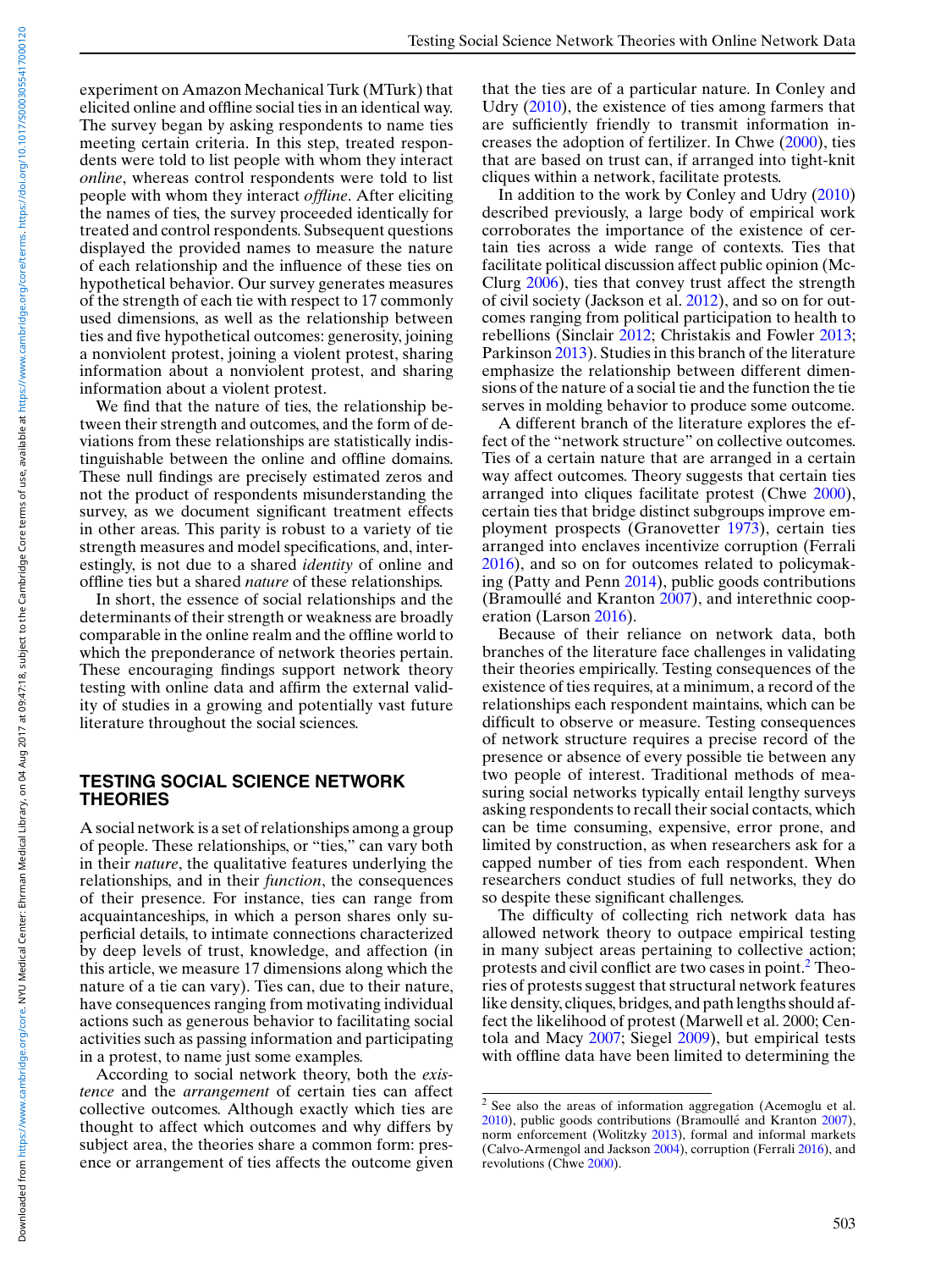consequences of having strong ties to other protest participants (Opp and Gern [1993;](#page-19-0) McAdam and Paulsen [1993\)](#page-19-0).<sup>3</sup> The lack of detailed network data has precluded testing the effects of many of these richer features of network structure (Siegel [2009\)](#page-19-0). Similarly, theories of civil conflict suggest that subtle structural features like ties that connect members of different ethnic groups occupying certain network positions (Larson [2016\)](#page-19-0) and the presence of highly peripheral positions in ethnic networks (Larson [2017\)](#page-19-0) can affect interethnic conflict. However, like the area of protests, empirical work in the area of civil conflict using offline data has similarly been limited to indirect measures inferring the exis-tence of ties (Parkinson [2013;](#page-19-0) Staniland [2014;](#page-19-0) Tezcür [2016\)](#page-19-0).

Online social media are a potential treasure trove of network data. Unlike most offline interpersonal relationships, social ties among users of these online platforms are directly observable, allowing researchers with access to easily measure the full social network. The potential usefulness of online social media data has been widely recognized (Lazer et al. [2009\)](#page-19-0), and a wealth of studies have been undertaken to characterize online networks (e.g., Ahn et al. [2007;](#page-18-0) Grabowicz et al. [2012\)](#page-18-0), to relate online networks to online behavior (e.g., Centola [2010;](#page-18-0) Aral and Walker [2011;](#page-18-0) Gonzalez- ´ Bailón and Wang  $2016$ ), and, increasingly, to relate online networks to offline behavior (e.g., Bond et al. [2012;](#page-18-0) Steinert-Threlkeld et al. [2015\)](#page-19-0).

Despite the rapid proliferation of empirical studies using online social network data, a fundamental issue of external validity has yet to be resolved. To convincingly test network theories of collective action with online social media data, researchers must be able to answer a simple question: do networks of online ties correspond sufficiently to the offline networks that have been the subject of theory? Sufficient correspondence is a matter of the nature and function of ties. If online ties are fundamentally different in nature or function than offline ones, then online social network data would be unsuitable for testing network theories.

This correspondence is far from given. If people behave (Wilcox and Stephen [2013\)](#page-19-0) or establish ties (Ellison et al. [2007\)](#page-18-0) or react to ties (Salganik et al. [2006\)](#page-19-0) in fundamentally different ways in the online and offline domains, then results from analyses connecting online social networks to outcomes may say little about the relationships theorized to exist between general social networks and these outcomes. There is ample reason for skepticism. Writing well in advance of the Internet, Stanley Milgram and Philip Zimbardo developed a psychological model of "deindividuation" to explain the impact of anonymity on social behavior (e.g., Milgram and Gudehus [1978;](#page-19-0) Zimbardo [1969\)](#page-19-0). Their predictions of lower self-regulation, greater confidence, and the freedom from the norms enforced by a social hierarchy have been connected to technological advances dating back to the telegraph (Watt et al. [2002\)](#page-19-0) and through to Internet survey takers (Joinson [1999\)](#page-19-0). These theories raise a concern that the manner in which people relate to others in the online domain differs fundamentally from that in the offline domain, potentially rendering their online ties different in kind and function from offline ones.

Many have pointed out the need for exploring the correspondence between online and offline networks; however, little work has done so to date. One exception is Jones et al.  $(2013)$ , which aims to learn whether online interactions on Facebook can predict a person's closest offline friend. To do so, the authors conducted a survey on Facebook asking users to identify their closest offline friend and then showed that interaction frequency on Facebook can predict the identity of this individual well.

Although showing the correspondence between online and offline friends on a single platform is an indisputably valuable contribution, our aim is broader. We seek to assess general parity in (1) the nature of ties, (2) the relationships between different measures of this nature and hypothetical behaviors relevant to collective action, and (3) the out-of-sample predictive accuracy of models, across the online and offline domains. Since the overlap between sets of online and offline contacts tends to be imperfect (Subrahmanyam et al. [2008\)](#page-19-0), we favor an approach that elicits either online or offline ties for a single user, but one that does so in an identical way across users. If online and offline ties are similar in kind and function despite the fact that each respondent is only reporting on either her online or offline ties, then we can be more confident that the parity we find is general. Our approach has the virtue of extending beyond a single platform, and it allows us to explore a source of parity broader than shared identity. Indeed, our results suggest that the parity we document persists despite subjects reporting different ties in the online and offline contexts, implying that it is not whom you know but how well you know them that drives outcomes of interest.

#### **Overview of Our Approach and Findings**

To determine the suitability of using online network data to test offline network theories, we elicit a set of social ties from respondents, randomizing whether the respondent provides online or offline ties. Our approach is unconventional in that our treatment is not designed to influence the subject's behavior but rather is intended to elicit comparable social network datasets. As such, our counterfactual is not a different potential outcome but rather a different potential data environment. We leverage the random assignment to data elicitation by comparing online and offline social networks in three ways, corresponding to the standard methods of evaluating quantitative results in empirical studies: by assessing comparability of the online and offline tie measures (data parity), by assessing comparability of empirical estimates (relationship parity),

<sup>&</sup>lt;sup>3</sup> Only recently has the availability of online data allowed researchers to gain traction studying the consequences of network structure, showing that peripheral network positions play an important role in mobilization (Steinert-Threlkeld [2017\)](#page-19-0), and that positions of brokerage spread messages on Twitter particularly widely (González-Bailón and Wang [2016\)](#page-18-0).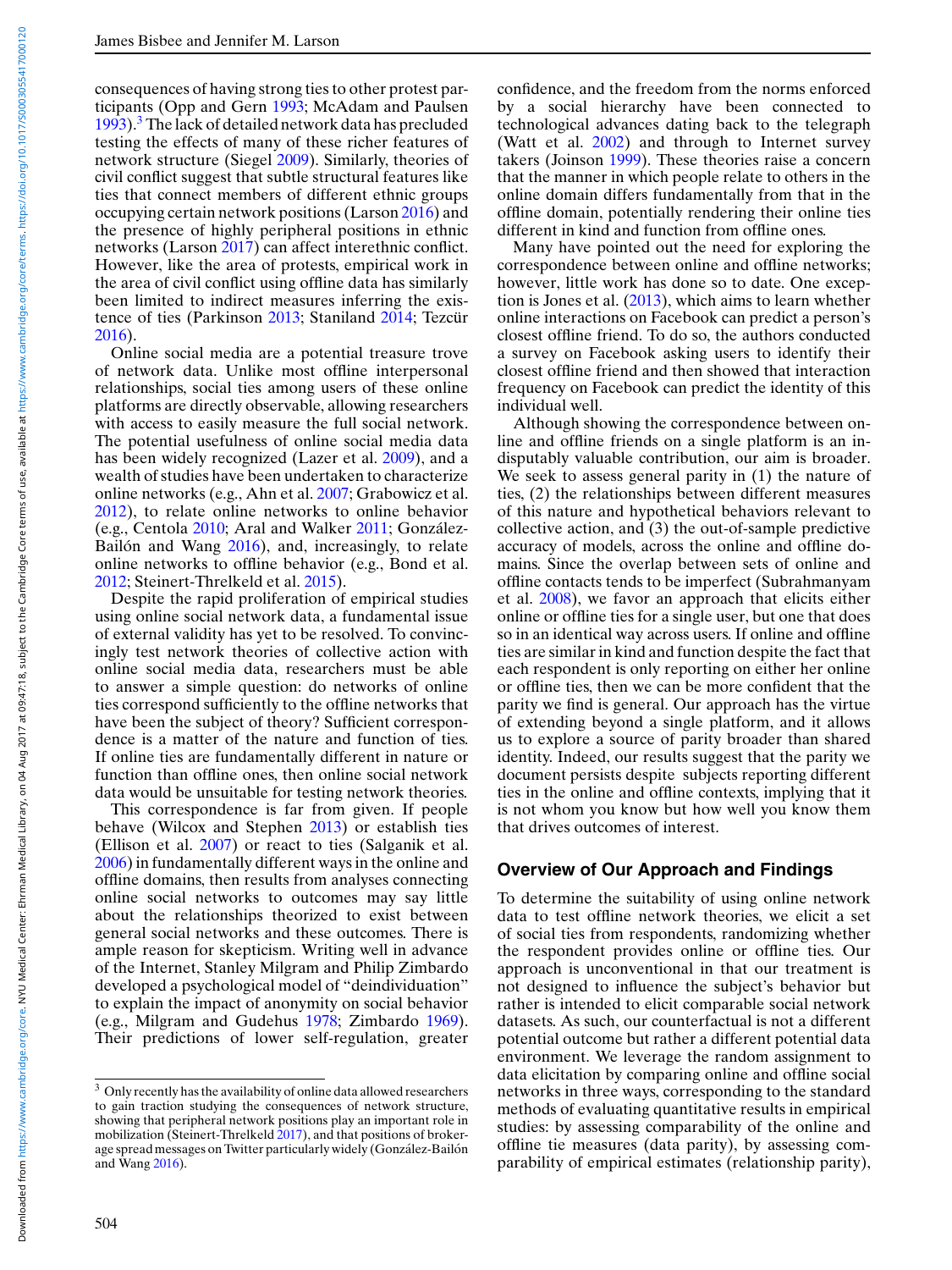and by assessing comparability of model predictions via out-of-sample accuracy (model parity).

First, we explore the nature of social ties by measuring the determinants of the strength of the personal relationship. Strong ties, according to Granovetter [\(1973\)](#page-18-0), are those characterized by higher emotional intensity, greater intimacy, a longer duration, and a greater prevalence of reciprocal services. Building on the approach of Gilbert and Karahalios [\(2009\)](#page-18-0), we operationalize this concept in 17 different ways, each capturing a different dimension of strength. We show that regardless of why the ties formed and whatever primary purpose they serve in a person's life, the constituent elements of the ties and their strength are equivalent across data environments. In addition, we show that the distribution of these characteristics across an artificial network is comparable.

Second, we explore the relationship between the strength of ties and five outcomes collected using hypothetical vignettes: generosity toward ties, willingness to share information about violent or nonviolent protests with a tie, and motivation to join a violent or a nonviolent protest when invited by a randomly selected tie. We find that the relationship between tie strength and each outcome is statistically indistinguishable between the online and offline cases. If stronger ties are more likely to induce an outcome in the offline domain, then they are also more likely to do so in the online domain, and vice versa. Furthermore, the magnitude of these effects is comparable.

Finally, we show that the error structure in the observed relationships between tie strength and the outcomes is indistinguishable across the two domains: deviations from the relationship between tie strength and outcomes look similar for online and offline tie data. We assess the error structure via *k*-fold cross validation, in which we compare the root mean squared error (RMSE), mean absolute error (MAE), and Bayesian information criterion (BIC) produced by identical models using the online and offline data.

These three tests constitute different quantitative characteristics of interest to the empirical researcher attempting to test social network theories using online data. We believe that the parity we document across all three tests affirms the motivating external validity concern: it suggests that online social networks are comprised of ties that are similar in kind and function to those in the offline world. Of course, the consistently null results would be concerning if we suspected that our subjects were not sufficiently primed by our elicitation and selected five social ties at random, without regard for whether they were online or offline ties. We demonstrate that this is not the case by documenting strongly significant results for tie characteristics unrelated to our tests for parity. Subjects in the online condition systematically interact with their ties more frequently on online social networks, less frequently in the real world, and "miss" their elicited ties more.<sup>4</sup> These

results not only confirm the internal validity of our experiment but also suggest that the identity of ties differs in the online and offline contexts—peoples' sets of online and offline ties may not perfectly overlap. Importantly, despite constituting different individuals, the relationships essential to testing network theories persist.

#### **MEASURING ONLINE AND OFFLINE TIES**

We administered a survey on MTurk designed to directly compare online and offline relationships. Our network elicitation is novel in two ways. First, respondents were randomized into being asked about either online or offline ties, which avoids problems of priming and ensures comparability. Second, the names provided by subjects at the beginning of the survey dynamically appeared in subsequent questions so that the respondents could rank or characterize with respect to their particular set of friends and acquaintances.

In total, we collected 17 measures of the nature of the relationship that we refer to as dimensions of tie strength, and five different outcome scenarios that we use to investigate the function of ties. This approach yielded a large sample of comparable data about online and offline social ties. Furthermore, the random assignment to either the online ("treatment") or offline ("control") elicitation provides us with a counterfactual for the nature of the ties as well as their relationship with behavioral outcomes of interest.

#### **Data**

*Survey Environment.* Our survey was posted on MTurk's job board on March 14, 2015. We aligned our compensation with the typical hourly rate associated with MTurk jobs, achieving an effective hourly rate of \$5.47. The average time to complete our survey was 16 minutes and 29 seconds. Only 4% of the responses were rejected due to the subject failing one of the two attention diagnostic questions. In addition, 8% of the respondents completed the survey in less than half the projected time (15 minutes). We omit these responses in the main analysis, although their inclusion does not affect our results.

Despite broad adoption of MTurk and other online survey platforms across the social sciences, it is important to acknowledge that the population from which we sample does not reflect the human population writ large nor the U.S. population more specifically. In addition to being more computer literate, individuals using the MTurk platform are younger, are less religious, are less racially diverse, earn lower incomes, and are less likely to be married or own a home than the general population (Berinsky et al. [2012\)](#page-18-0). They are also less extroverted than traditional samples drawn from undergraduate populations (Good-man et al. [2013\)](#page-18-0) and nationally representative probability samples (Clifford et al. [2015\)](#page-18-0), and are more

<sup>4</sup> These results are consistent with other findings that respondents in our survey environment, MTurk, tend to pay particularly close at-

tention to prompts, even when subtle (Paolacci et al. [2010;](#page-19-0) Weinberg et al. [2015\)](#page-19-0).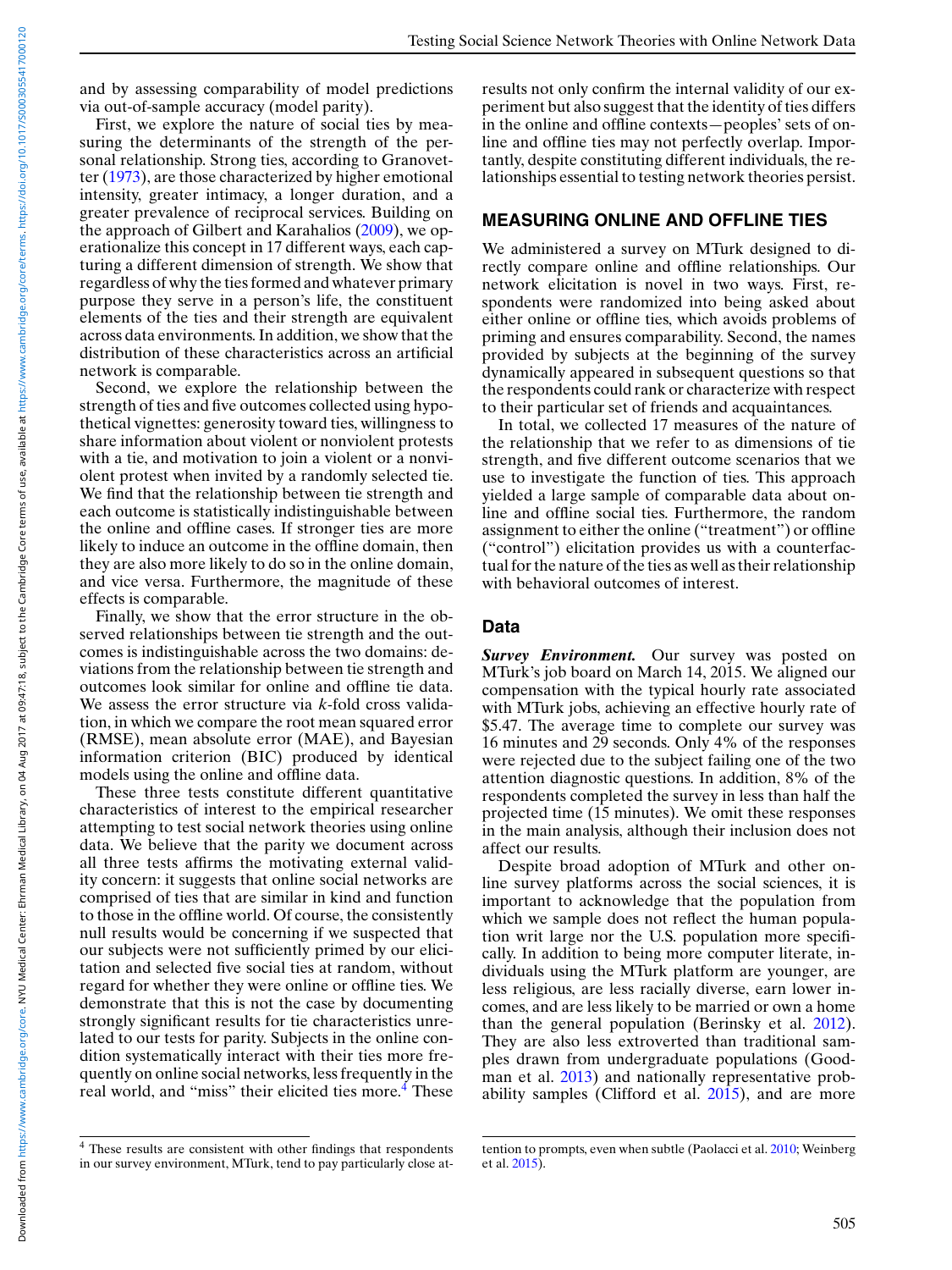<span id="page-4-0"></span>politically liberal and interested in politics (Berinsky et al.  $2012$ ).<sup>5</sup>

However, despite these differences, there are reasons to be optimistic about the generalizability of our findings from an MTurk sample. Insofar as members of the MTurk population share more in common with the computer-literate populations that constitute the core of online social networks, MTurk samples will be informative for our research question. Furthermore, MTurk respondents are similar to respondents from a large, nationally stratified sample in the sectors in which they are employed and their urban versus rural geographic distribution (Huff and Tingley [2015\)](#page-19-0), and their distribution throughout the United States is roughly representative (Berinsky et al. [2012\)](#page-18-0). These characteristics suggest that MTurk respondents are likely exposed to offline social networks that are similar to those of their counterparts in more traditional samples.

Moreover, although MTurk respondents may have different personality and sociodemographic characteristics than respondents in traditional samples, several studies confirm that respondents nevertheless respond or behave similarly. Clifford et al. [\(2015\)](#page-18-0) show that despite differences in the composition of personalities, the way personality maps onto ideology and partisanship is similar for MTurk and other samples. Crump et al. [\(2013\)](#page-18-0) replicated typical results from the attention, performance, and learning literatures in psychology using MTurk. Amir et al. [\(2012\)](#page-18-0) compared identical tests of classical game-theoretic games in a lab, on MTurk, and via a generic Internet survey. They found that MTurk yielded similar results to laboratory settings in dictator, ultimatum, trust, and public goods games. Similar diagnostics run by Horton et al. [\(2011\)](#page-19-0) testing other-regarding preferences, priming, and framing effects were not significantly different from the benchmark laboratory results.

That framing effects experiments replicate well with MTurk samples is particularly reassuring for our design. Respondents react to differences in framing in ways similar to those in more traditional samples (Berinsky et al. [2012;](#page-18-0) Weinberg et al. [2015\)](#page-19-0). Indeed, respondents on MTurk pay substantially closer attention to the exact wording of questions and read prompts thoroughly, making them a particularly favorable subject pool for testing the effect of a subtle treatment (Paolacci et al. [2010;](#page-19-0) Weinberg et al. [2015\)](#page-19-0).

*Elicitation Framework.* The survey began with the elicitation of five names (first names only) from respondents that were then piped into ensuing questions to ensure realism.We randomly primed subjects to provide names from either their online or offline social networks. In the following, we present a sample question for illustration. The bold terms indicate the randomly

|                        | <b>TABLE 1. Elicitation Questions Asked of</b> |
|------------------------|------------------------------------------------|
| <b>Each Respondent</b> |                                                |

| Tie Type                                         | <b>Frequency Prompt</b>                                                                                                                            |
|--------------------------------------------------|----------------------------------------------------------------------------------------------------------------------------------------------------|
| Strongest<br>Strong<br>Weak<br>Weakest<br>Clique | Friend, $>1$ per week<br>Friend, $<$ 1 per week<br>Acquaintance, >1 per month<br>Acquaintance, $<$ 1 per month<br>Closer to strongest than to self |
| fline ties of these types.                       | Note: Treated respondents were asked to name online ties of<br>these types, and control respondents were asked to name of-                         |

assigned prime, whereas the underlined terms were varied to guarantee a range of social tie types. Each subject responded to all five elicitation questions with the same treatment (i.e., no subject was asked to provide a strong tie from her offline network and a weak tie from her online social network). Although varying treatment and control within subjects would allow us to control for individual fixed effects, we were concerned with priming subjects. The random assignment to elicitation ensures that differences we document reflect the data environments we are interested in exploring and not psychological associations primed by our treatment.

|  |                                    | "Please provide the name (first name only) of a contact<br>with whom you interact once per month or more |                         |    |
|--|------------------------------------|----------------------------------------------------------------------------------------------------------|-------------------------|----|
|  |                                    | <b>{offline}</b> / {online}. This person should                                                          | <b>Frequency Prompt</b> | be |
|  | an acquaintance and not a friend." |                                                                                                          |                         |    |
|  | Tie Type                           |                                                                                                          |                         |    |

The fifth elicitation question asked for the first name of a social tie who the respondent knows but is closer with the respondent's most frequently interacted with friend than the respondent.<sup>6</sup> Table 1 summarizes these elicitation questions and the types that we ascribe to each tie.

We elicited the social ties in this manner to ensure variation in our measures of tie strength and to give subsequent questions a concrete reference point. As a first-order concern, we confirm that our measures are picking up signal and not noise by finding strong overlap between the various measures of tie strength that we subsequently collect and the elicitation ranking, discussed in our Supplementary Material.

The remainder of the survey was identical, allowing us to attribute differences in outcomes to differences in online versus offline network characteristics. Given the survey design, we expect strong covariate balance between the elicitation groups, confirmed in [Table 2.](#page-5-0) The subject's age is the only covariate that differs systematically by elicitation, in line with our allowance for Type 1 error. The following analysis includes these

<sup>5</sup> Consequences of these differences can be mitigated by controlling for observable characteristics (Weinberg et al. [2015;](#page-19-0) Levay et al. [2016\)](#page-19-0). Although MTurk samples are not nationally representative, they are often more representative than standard laboratory samples (Berinsky et al. [2012;](#page-18-0) Bartneck et al. [2015;](#page-18-0) Chandler and Shapiro [2016;](#page-18-0) Stewart et al. [2015\)](#page-19-0).

<sup>6</sup> The fifth name, which we label "clique," is necessarily part of a closed triangle, which gives some insight into a network structural feature.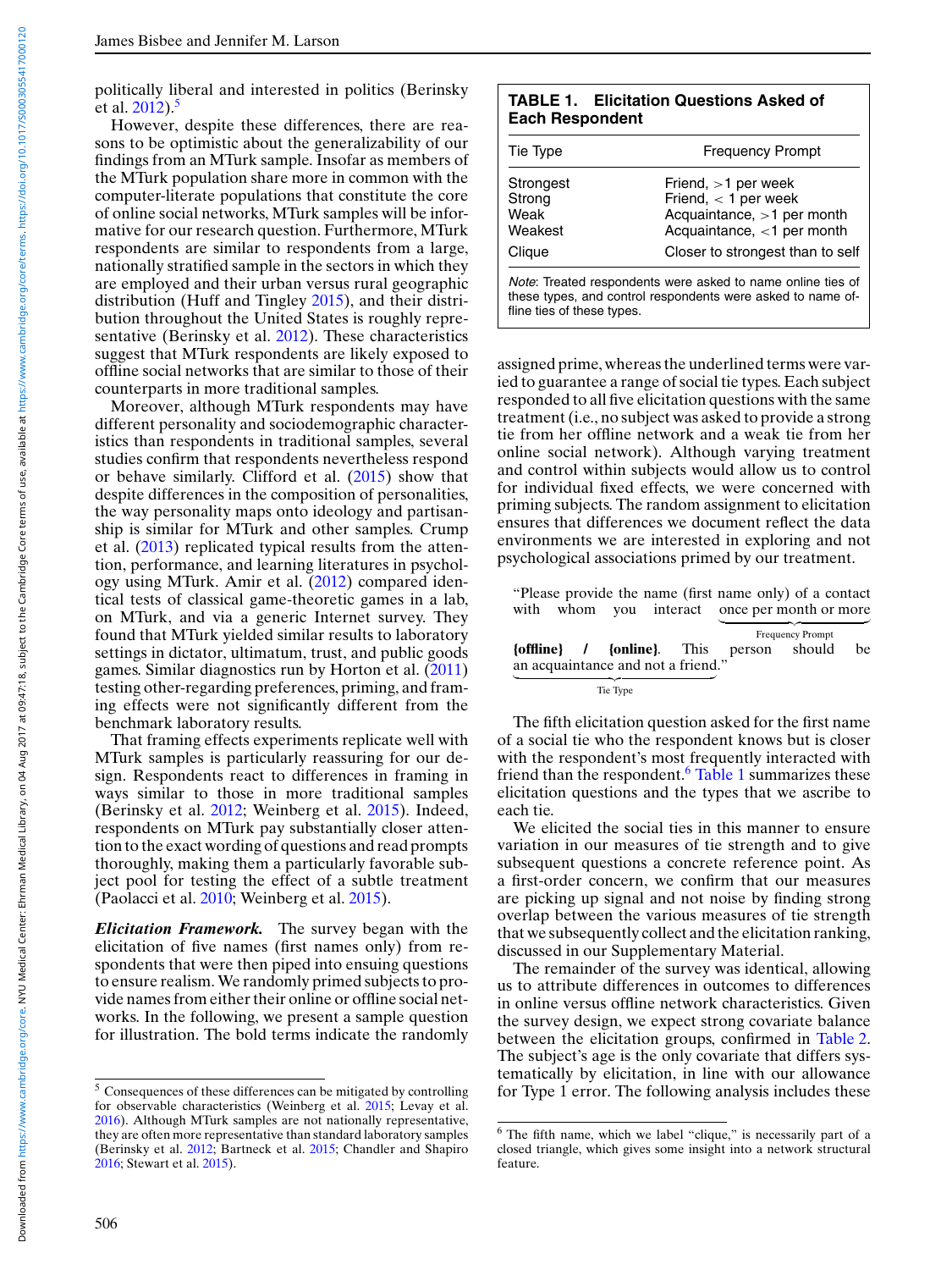<span id="page-5-0"></span>

| <b>TABLE 2. Covariate Balance Between Online</b> |
|--------------------------------------------------|
| and Offline Elicitations                         |

| Demographic                                                                                                                          | Online  | Offline | Difference |
|--------------------------------------------------------------------------------------------------------------------------------------|---------|---------|------------|
| Education                                                                                                                            | 6.94    | 6.91    | 0.03       |
| $6 = HS$ , $7 = college$                                                                                                             | (0.61)  | (0.64)  | (0.06)     |
| Age                                                                                                                                  | 3.52    | 3.75    | $-0.23**$  |
| $3 = 25 - 34$ , $4 = 35 - 44$                                                                                                        | (1.03)  | (1.15)  | (0.10)     |
| Industry                                                                                                                             | 12.60   | 12.79   | $-0.19$    |
|                                                                                                                                      | (4.51)  | (4.85)  | (0.42)     |
| Occupation                                                                                                                           | 4.09    | 3.92    | 0.17       |
|                                                                                                                                      | (3.46)  | (3.31)  | (0.31)     |
| Race                                                                                                                                 | 1.90    | 1.90    | 0.01       |
|                                                                                                                                      | (1.33)  | (1.44)  | (0.12)     |
| Country                                                                                                                              | 170.76  | 168.36  | 2.41       |
|                                                                                                                                      | (36.42) | (39.78) | (3.43)     |
| Family                                                                                                                               | 2.06    | 2.08    | $-0.02$    |
|                                                                                                                                      | (1.53)  | (1.50)  | (0.14)     |
| Gender                                                                                                                               | 1.40    | 1.44    | $-0.04$    |
| $1 =$ male, $2 =$ female                                                                                                             | (0.49)  | (0.50)  | (0.04)     |
| Income                                                                                                                               | 4.57    | 4.38    | 0.19       |
| $4 = $40 - 50k,$                                                                                                                     | (3.29)  | (3.33)  | (0.30)     |
| $5 = $50 - 60k$                                                                                                                      |         |         |            |
| Marital                                                                                                                              | 2.33    | 2.45    | $-0.12$    |
|                                                                                                                                      | (1.63)  | (1.71)  | (0.15)     |
| N                                                                                                                                    | 233     | 260     | 493        |
| Note: The final column displays the t-test statistic for the differ-<br>ence in means.<br>* $p < .10;$ ** $p < .05;$ *** $p < .01$ . |         |         |            |

measures as controls to improve the accuracy of the

estimates. To ensure that subjects understood our elicitation conditions, we asked them to indicate how frequently they interact with their ties on their most commonly used social networking sites, email platforms, and other online communities, as well in the real world. We collected these measures at the end of our experiment to avoid priming. Reassuringly, we find significantly more interaction on social networking sites and significantly less real-world interaction in the online elicitation condition. Interestingly, we find null results for the frequency of email interaction, as illustrated in [Figure 1.](#page-6-0)

These results suggest two things. First, subjects understood and reacted to our treatment. This initial diagnostic is essential for our interpretation of a null treatment effect in the following. Second, the results suggest that a subject's online ties consist of different individuals than her offline ties. This conclusion is supported by the significant differences we measure in terms of the frequency of interaction via (1) online social platforms such as Facebook, Twitter, and Instagram and (2) offline spaces such as home, school, and the office. The parity that we report in the following between online and offline ties is present despite the specific identities of ties differing. We infer from this finding that there is something essential about the way humans socialize that persists across different environments and peers.

In the remainder of the article, we refer to the elicitation rankings in [Table 1](#page-4-0) as the elicitation dimension. In the Supplementary Material, we present more detailed evidence of the internal validity of our online and offline distinction, and verify that our respondents report high levels of interaction with online ties on Twitter and Facebook, platforms of interest to researchers using online social networks data. The full survey is also available in the Supplementary Material.

*Outcome Measures.* We measure outcome behaviors by posing hypothetical questions to our subjects about resource allocation and protest behavior. These vignettes capture behaviors of broad interest in the social sciences related to collective action, such as generosity and coordination. We elicit measures of generosity in resource allocation using a simple Dictator Game in which respondents are asked to divide \$100 between themselves and their five social ties. We argue that our results are not undermined by our hypothetical framework and defend this claim in the Supplementary Material.

In addition, we assess the influence of social networks on the subject's willingness to participate in both peaceful and violent protests when invited by a social tie, as well as which social ties, if any, the respondent would invite to a protest should she choose to attend. Each respondent was asked hypothetical questions with one of her social ties randomly included in the question. Although these outcomes are limited in that they are hypothetical rather than observed behavior, the random assignment of ties in the question allows us to make causal claims about this hypothetical behavior that would not be possible with other nonexperimental designs. A detailed analysis of the protest vignette is presented in the Supplementary Material.

*Tie Strength Measures.* We measure the nature of online and offline ties by examining the components of tie strength. We record several measures of tie strength to test (1) whether these measures differ systematically between the online and offline contexts, and (2) which dimensions have the strongest predictive power for our outcomes of interest. Unlike many analyses of networks that must rely on coarse proxies such as coattendance at events or schools, co-sponsorship of bills, or geographic proximity, our survey platform allows us to disaggregate network ties by theoretically motivated dimensions of interest.

Specifically, we gathered data on six different measures of homophily, four measures of intimacy, four measures of reciprocity, and three measures specifically targeting professional relationships. Each dimension was prompted by asking the respondent to either rank her elicited ties or to select which elicited tie was the strongest in a certain dimension, as illustrated in the example questions that follow. A glossary of these 17 measures is included in the Supplementary Material.

We elicit measures of homophily along four different dimensions (education, religion, politics, and class) by asking respondents to identify which of their elicited ties they feel most similar to in terms of the specific dimension. For politics and religion, we also asked respondents to identify which of their elicited ties they would like to play a game with to maximize a cash prize.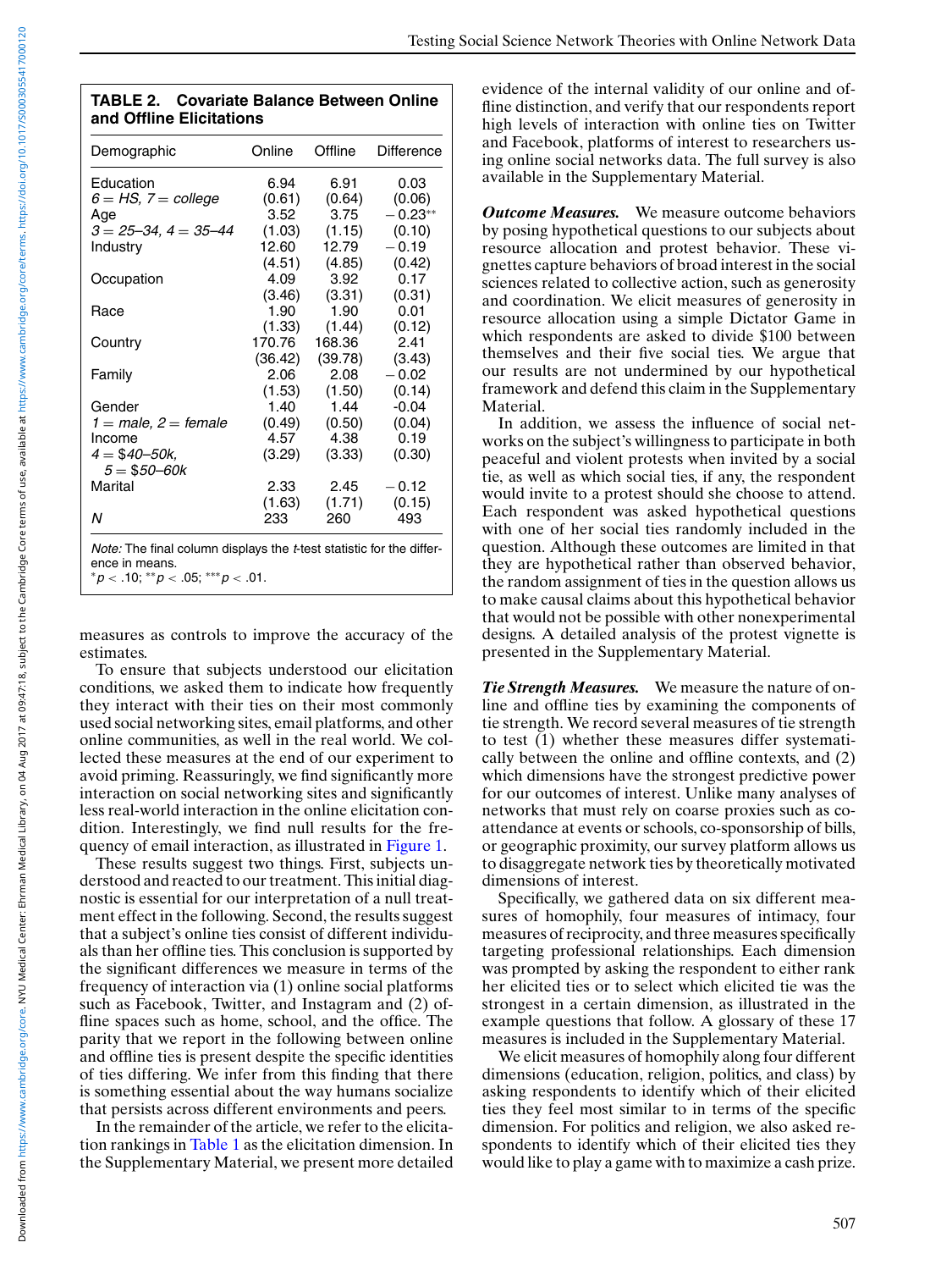<span id="page-6-0"></span>



"Which of your ties do you feel most similar to in terms of education?"

In addition, we ask for more general assessments of homophily via a novel survey question that asks respondents to arrange themselves and their ties around a hypothetical dinner table to maximize interaction between individuals who share the most and the least in common. We instruct the respondents that facing seats have the most interaction, adjacent seats are next most likely to interact, and diagonals represent the weakest opportunities for interaction. The corners of the sixperson table have no opportunity for interaction. We

use the respondents' placement to identify the tie with whom they share the most and least in common. In addition, this question yields a rich characterization of network structure that we use as a proxy for the network among our subjects' ties. [Figure 2](#page-7-0) reproduces the diagram presented to respondents.

We further refine the nature of these relationships by asking each respondent to separate her ties into groups of those with whom she would and would not share personal successes and crises (see the following example). We call this sharing of information *intimacy*, although it clearly also corresponds to notions of trust:

"Think about your contacts in the context of a personal crisis (i.e., death of a loved one). Please categorize your contacts by who you would notify in order of priority and who you would not ever discuss your crisis with."

In addition, we characterize desired interaction by asking subjects to rank their ties by how much they would like to interact with each tie in an ideal world, which we interpret as a proxy for how much each tie is "missed."

 $7$  This is similar to the elicitation method of Rao et al. [\(2007\)](#page-19-0), in which the authors use a trivia game designed so that the ties a respondent nominates to play with should be those most likely to know the answers to personal questions about the respondent.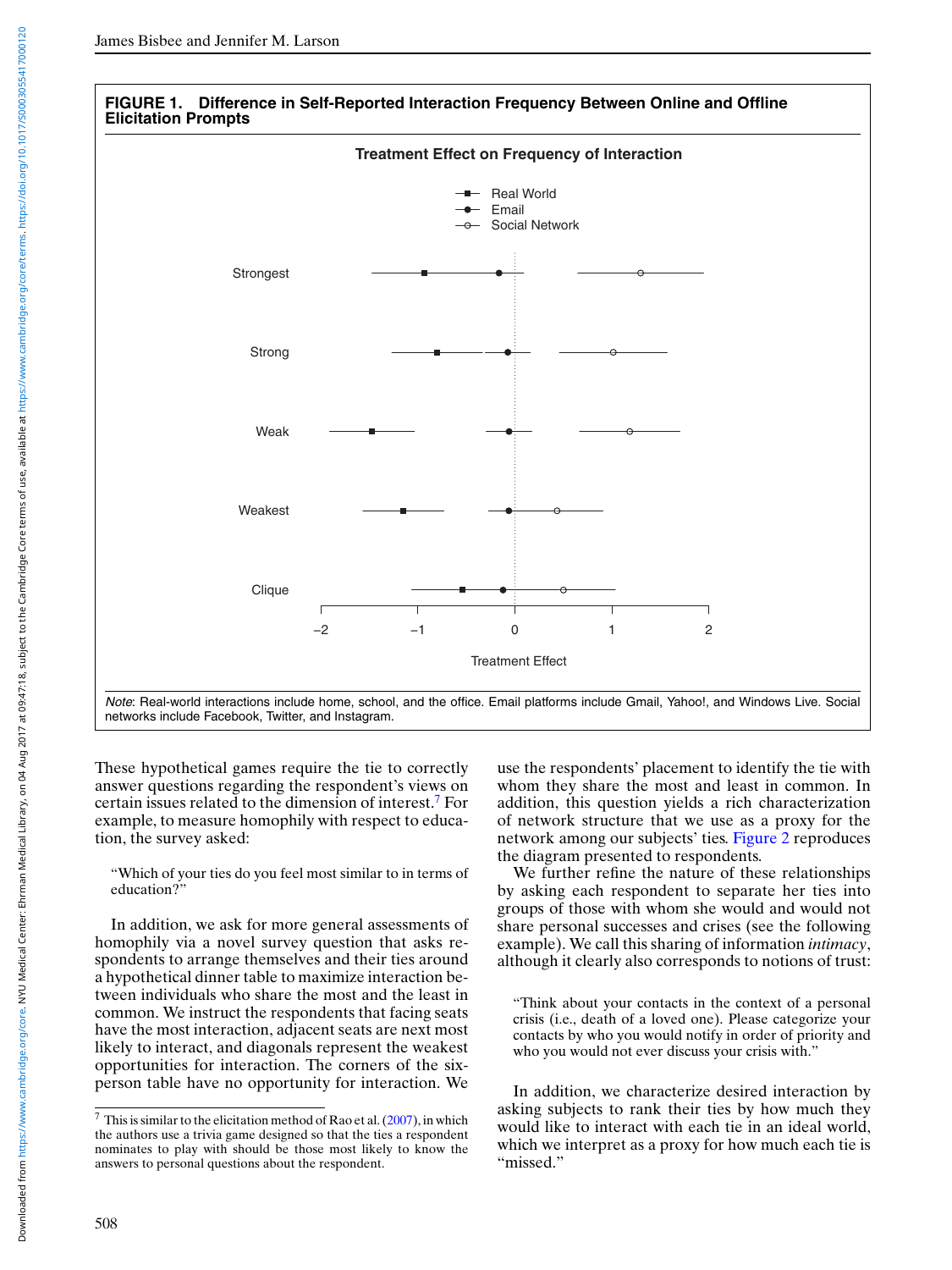<span id="page-7-0"></span>

We define reciprocity via four questions, two of which involve a hypothetical scenario in which the respondent requires financial assistance for an entrepreneurial endeavor. We ask the respondent which of her elicited ties would most likely contribute and which of her ties would most effectively garner other sources of support via their social leadership. For example, to measure contributions, the survey asked:

"Imagine you are starting a project and are in need of funding. Please rank your social ties in order of who would be most interested in contributing."

To capture a different dimension of reciprocity, we ask the respondent to imagine that one of her ties is playing the Dictator Game described earlier. We ask the respondent to identify which of her ties, if any, would maximize the respondent's personal gain (i.e., by sharing the money). We then ask the respondent to identify which of her ties, if any, would maximize the group gain of all five elicited ties. An example question is given next.

"Imagine one of your contacts is the recipient of \$100 and is asked how (s)he would divide the money. Please rank your contacts in order of who would maximize the amount of money you receive."

We are interested in the more structured relationships of a professional setting. In addition to two professional intimacy questions that mirror the personal success and crisis questions described previously, we also measure the strength of information flow by asking the subject to rank her elicited ties by whom she would reach out to when searching for a job (reproduced in the following example).

"Imagine you are looking for a job. Please rank your social ties in order of who you would ask for leads."

Finally, we ask subjects to rank their ties in order of "strength" to identify which of the disaggregated dimensions dominate within this subjective measure. We compare these self-reported measures with the elicitation ranking described in [Table 1,](#page-4-0) finding strong correspondence between our elicitation and these measures.

A concern with our survey is that subjects interpret the different questions on the same reductive dimension, thereby robbing us of the ability to disaggregate tie strength into its component pieces. [Figure 3](#page-8-0) presents raw correlations between our different measures of tie strength, reassuring us that our data capture unique dimensions of tie strength. The strongest correlations (roughly 0.7) are between self-reported tie strength and the personal gain metric, indicating which tie would maximize the respondent's share were the tie to play the Dictator Game. In other words, the person whom the respondent thinks of as her closest tie is most likely to be the person who would offer her the largest share of \$100 in the Dictator Game.

Other dimensions exhibit much weaker correlations, yielding broad variation in the dimensions we capture. The dimension least correlated with all others is intuitive: the tie with whom the subject shares the least in common.

#### **Overview of Methods**

Our most straightforward method for testing the difference between the online and offline contexts is to compare the conditional expectations across treatment and control via ordinary least squares (OLS).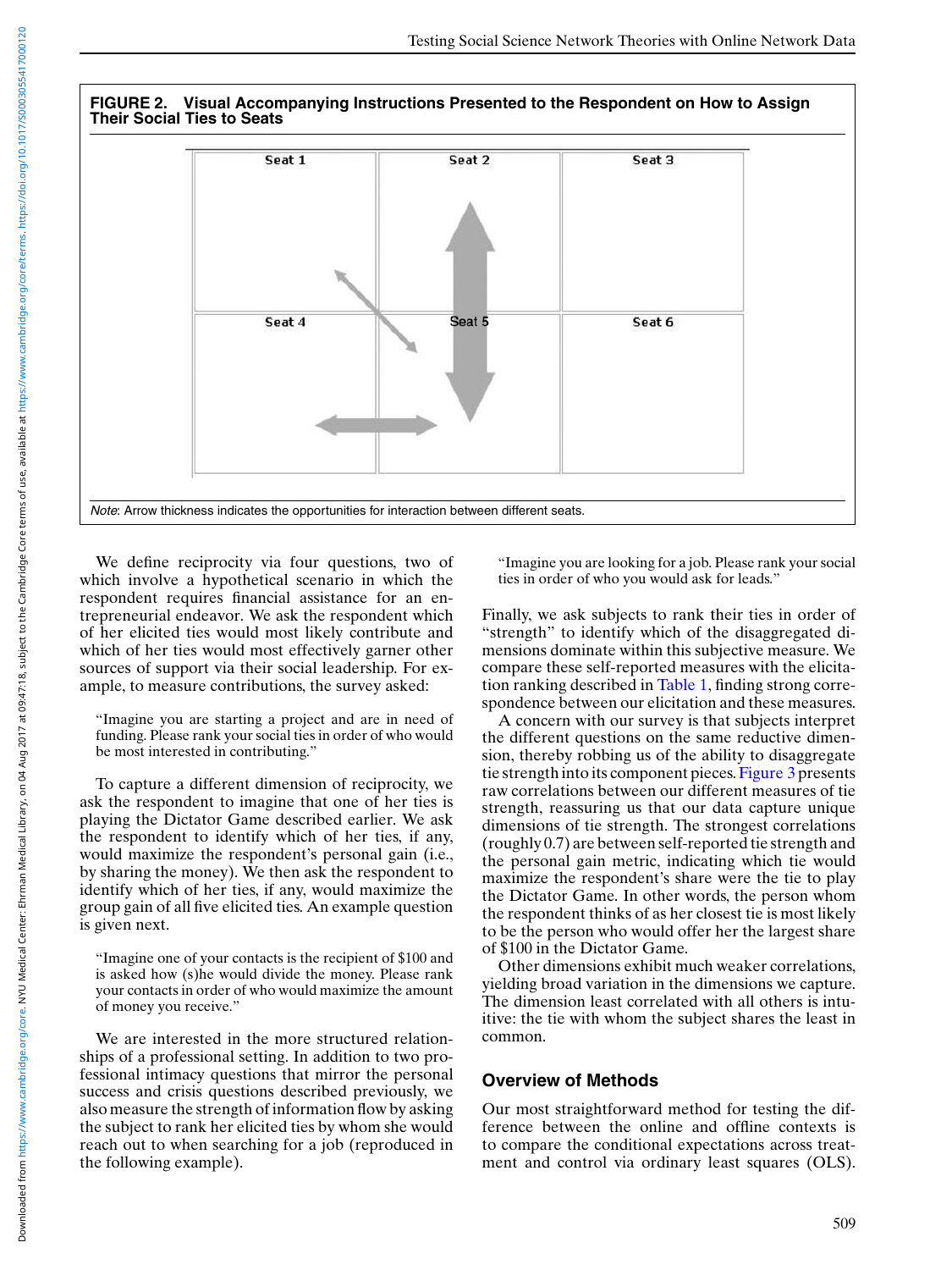<span id="page-8-0"></span>

We control for subject covariates both linearly as well as by using coarsened exact matching (CEM) to balance the online and offline observations on observable dimensions. As expected given the random assignment of elicitation, we are able to match treated and control observations with minimal pruning, losing only 9% of observations in our effective sample. In addition, we separately estimate propensity to treatment assignment via Bayesian additive regression trees and implement inverse propensity weighting (IPW). Finally, we use seemingly unrelated regressions (SUR) to account for correlated errors across models. We discuss these approaches in greater detail in the Supplementary Material.

This range of specifications may seem unusual given that random assignment allows us to interpret differences between the online and offline conditions as unbiased and consistent causal estimands. However, since null results are of substantive interest, we use more sophisticated methods to improve the efficiency of our estimates. In this way, we ensure that any null results are the products of point estimates close to zero and not of noisy measures produced by our finite sample. This added rigor makes our tests conservative, which is necessary to interpret our null results as evidence of comparability between online and offline social networks.

In the following analyses, we begin by analyzing the network measures themselves, looking for systematic differences between online and offline contexts. We then look at empirical relationships between these predictors of tie strength and social behaviors such as generosity to see if online and offline ties function differently for these outcomes. Finally, we compare predictive accuracy for identical models using identical measures estimated in the online and offline conditions.

The progression of our analysis mirrors that of empirical research: are the measures of interest comparable, reflecting parity in the data? If so, are the estimates comparable, suggesting parity in the relationships? If so, is model fit comparable, suggesting parity in the methods? Our results provide strong confirmation in all three cases.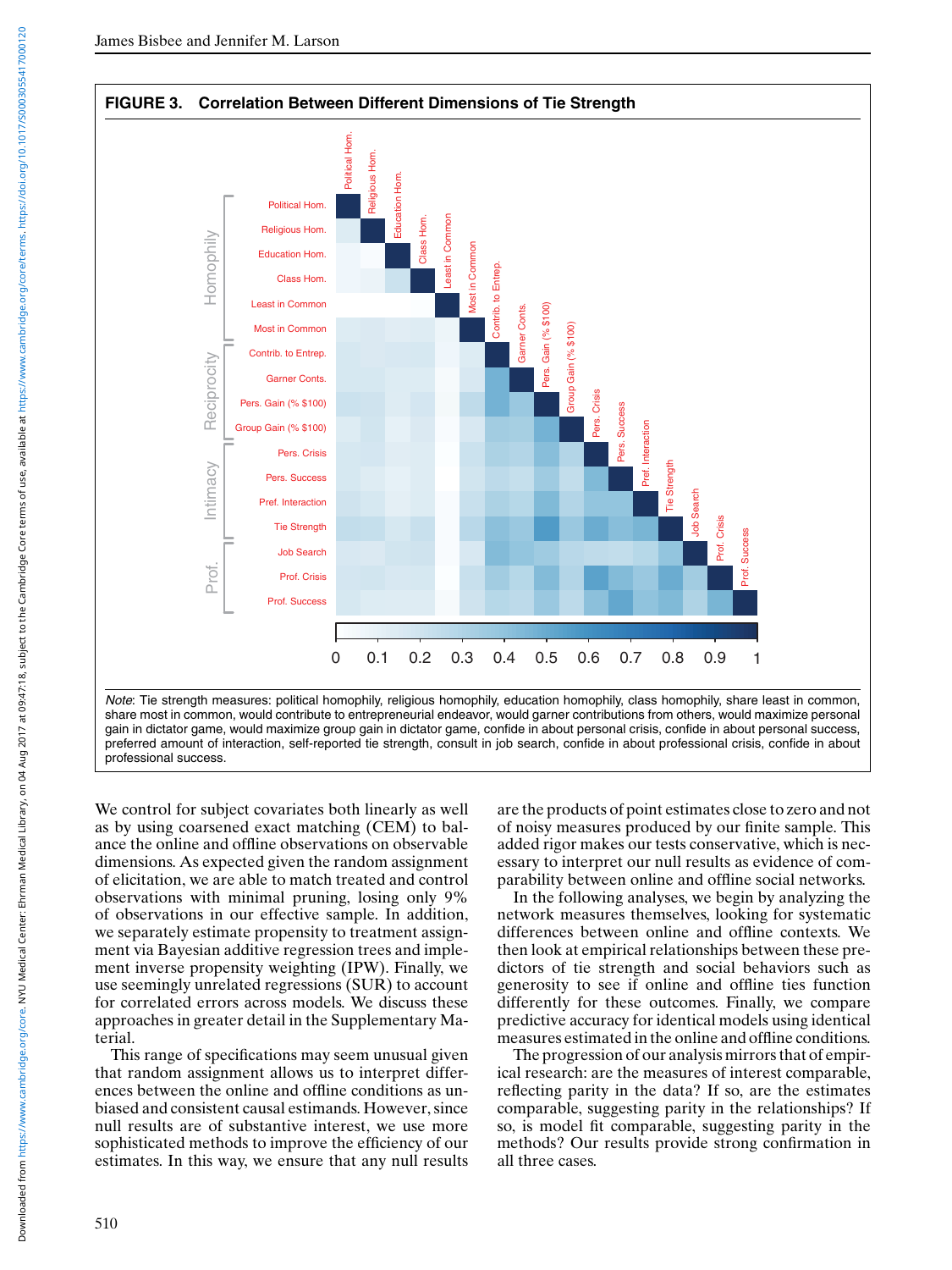<span id="page-9-0"></span>

|                      | Clique   | Weakest    | Weak       | Strong     | Strongest  |
|----------------------|----------|------------|------------|------------|------------|
| Political Hom.       | 0.026    | 0.086      | $-0.174*$  | $-0.120$   | 0.155      |
|                      | (0.102)  | (0.089)    | (0.093)    | (0.097)    | (0.097)    |
| Religious Hom.       | $-0.030$ | $-0.102$   | $-0.086$   | $0.215**$  | $-0.037$   |
|                      | (0.097)  | (0.098)    | (0.094)    | (0.095)    | (0.097)    |
| Education Hom.       | $-0.073$ | $-0.004$   | 0.026      | 0.084      | $-0.042$   |
|                      | (0.096)  | (0.096)    | (0.097)    | (0.097)    | (0.096)    |
| Class Hom.           | $-0.068$ | $-0.114$   | 0.011      | 0.074      | 0.054      |
|                      | (0.094)  | (0.096)    | (0.096)    | (0.096)    | (0.098)    |
| Least in Common      | $-0.045$ | $0.218**$  | $0.217**$  | 0.037      | $-0.129$   |
|                      | (0.096)  | (0.097)    | (0.095)    | (0.095)    | (0.096)    |
| Most in Common       | 0.130    | $-0.003$   | 0.043      | $-0.005$   | 0.124      |
|                      | (0.093)  | (0.097)    | (0.096)    | (0.097)    | (0.095)    |
| Contrib. to Entrep.  | 0.056    | $-0.134$   | 0.004      | $-0.054$   | 0.123      |
|                      | (0.097)  | (0.096)    | (0.096)    | (0.096)    | (0.096)    |
| Garner Conts.        | 0.051    | 0.114      | $-0.021$   | $-0.106$   | $-0.043$   |
|                      | (0.096)  | (0.097)    | (0.095)    | (0.096)    | (0.096)    |
| Pers. Gain (% \$100) | 0.074    | $-0.037$   | $-0.004$   | $-0.075$   | 0.028      |
|                      | (0.097)  | (0.096)    | (0.094)    | (0.096)    | (0.094)    |
| Group Gain (% \$100) | 0.141    | $-0.149$   | $-0.017$   | $-0.004$   | 0.023      |
|                      | (0.096)  | (0.096)    | (0.096)    | (0.097)    | (0.095)    |
| Pers. Crisis         | 0.114    | 0.028      | 0.120      | $-0.150$   | $-0.037$   |
|                      | (0.096)  | (0.095)    | (0.096)    | (0.097)    | (0.093)    |
| Pers. Success        | 0.107    | 0.018      | $-0.030$   | $-0.153$   | $-0.074$   |
|                      | (0.096)  | (0.096)    | (0.097)    | (0.097)    | (0.095)    |
| Pref. Interaction    | $-0.001$ | $0.396***$ | $0.383***$ | $0.446***$ | $0.289***$ |
|                      | (0.099)  | (0.095)    | (0.093)    | (0.094)    | (0.093)    |
| <b>Tie Strength</b>  | 0.093    | $-0.031$   | 0.053      | $-0.117$   | $-0.019$   |
|                      | (0.096)  | (0.096)    | (0.095)    | (0.095)    | (0.094)    |
| Job Search           | 0.107    | $-0.048$   | 0.108      | $-0.146$   | $-0.021$   |
|                      | (0.096)  | (0.096)    | (0.096)    | (0.097)    | (0.096)    |
| Prof. Crisis         | $-0.002$ | $-0.018$   | $-0.105$   | $-0.141$   | $-0.074$   |
|                      | (0.097)  | (0.096)    | (0.096)    | (0.097)    | (0.092)    |
| Prof. Success        | 0.083    | $-0.099$   | 0.001      | $-0.157$   | $-0.155*$  |
|                      | (0.097)  | (0.096)    | (0.097)    | (0.096)    | (0.093)    |

*Notes:* Heteroskedastic-robust standard errors are presented in parentheses. Each row represents the coefficient produced by regressing the row variable on the online elicitation dummy. Each column represents an elicitation type. ∗*p* < .10; ∗∗*p* < .05; ∗∗∗*p* < .01.

# **ANALYSIS**

We explore differences between online and offline ties by comparing (1) the dimensions of ties and their strength in both domains, (2) the relationship between tie strength and the subject's behavior in both domains, and (3) the accuracy of models trained using online data in predicting offline outcomes. We look for ways in which social network data comprised of online ties differs from similar data comprised of offline ties. We find strong evidence in favor of parity in all three approaches.

# **Data Parity**

The simplest test of online/offline parity examines whether the raw measures of tie strength differ. Since elicitation assignment was random, we treat the offline elicitation as a valid counterfactual. Table 3 presents a series of regressions of each dimension of tie strength on the online elicitation dummy. Each row corresponds to a single regression with the row labels identifying the outcome measure of tie strength. Columns (1) through (5) present bivariate estimates of the form indicated in Equation (1), run separately for each elicited type. Substantively, we are interested in exploring whether the nature of the social tie (indicated by *M*) differs systematically by treatment (indicated by *D*) across subjects *i* and elicited tie type *t*.

$$
M_{i,t} = \alpha_t + \beta_t D_i + \epsilon_{i,t} \tag{1}
$$

Interpreting these estimates naively would suggest that online and offline social ties differ across a subset of dimensions. Most notable in terms of both size and significance is the preferred level of interaction which finds that subjects would like to interact more with their online ties than their offline. This result holds for all elicited tie types except the clique and suggests that subjects "miss" their online ties more than their offline ties.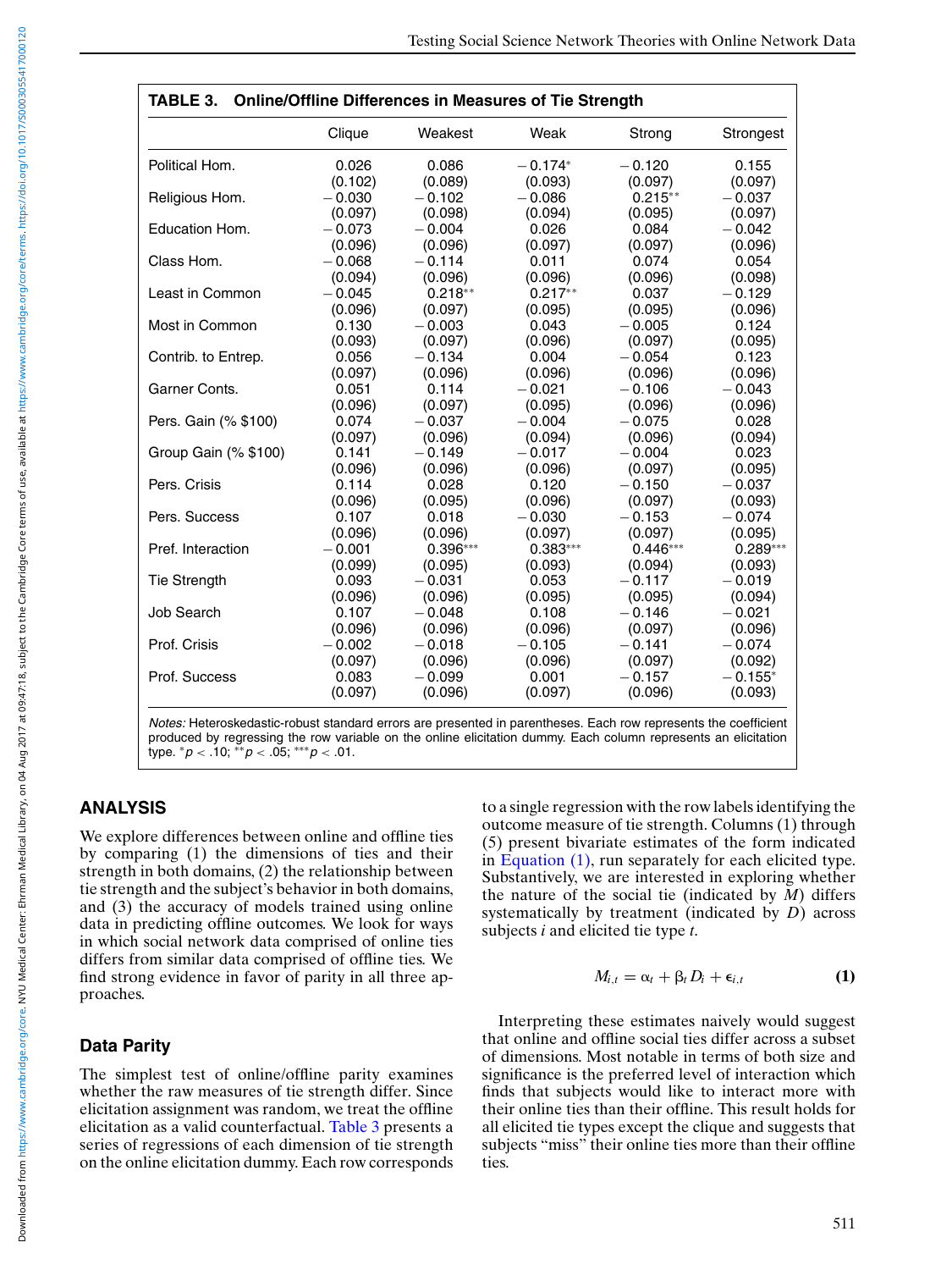#### **FIGURE 4. Adjusted** *p***-Values Estimated via Free Step-Down Resampling for Each Dimension of Tie Strength Across Four Models (Controls, CEM, IPW, and SEM) and Four Elicited Ties (Weakest, Weak, Strong, and Strongest)**



However, caution must be exercised for two rea-sons. First, [Table 3](#page-9-0) presents only bivariate specifications. Although random assignment ensures that these estimates are unbiased, we can improve the efficiency of our estimates by controlling for subject-level covariates, either via multiple regression analysis, matching, or propensity score weighting. Furthermore, the errors in these models are likely to be correlated across outcomes, particularly when looking within a specific elicitation type. We reestimate the treatment effect using SUR analysis to account for this source of correlated errors.

Second, with 90 separate outcomes, our Type I error increases dramatically. We should expect roughly nine significant results when examining 90 separate models at the 90% level of confidence. In [Table 3,](#page-9-0) we see 10 estimates that exceed this threshold. As such, we cannot be sure our significant results are truly grounds for rejecting the null or are merely within the expected range of Type I error. We adopt a free step-down resampling procedure (Westfall and Young [1993\)](#page-19-0) to adjust our *p*values to compensate for this issue of multiple comparisons.<sup>8</sup> Figure 4 plots the adjusted confidence levels for each tie and each model run on each outcome measure. As illustrated, the only measure that differs systematically between online and offline treatment conditions is the preferred level of interaction, which is significantly positive regardless of specification and elicited tie. Again, subjects "miss" their online ties more than their offline ones.

*Compression Effects.* Next we consider whether compression effects are masking differences. Given the relatively restricted range of interactions available on the Internet—for instance "liking," "tagging," and messaging—the difference between the weakest and strongest ties may be compressed relative to the offline world, in which activities such as sports, dinner, shopping, and drinking may allow for a broader range of tie strength. To test this concern, we calculate the difference in each measure between the strongest and

<sup>8</sup> Our Supplementary Material includes a detailed discussion of the various methods to adjust for multiple comparisons.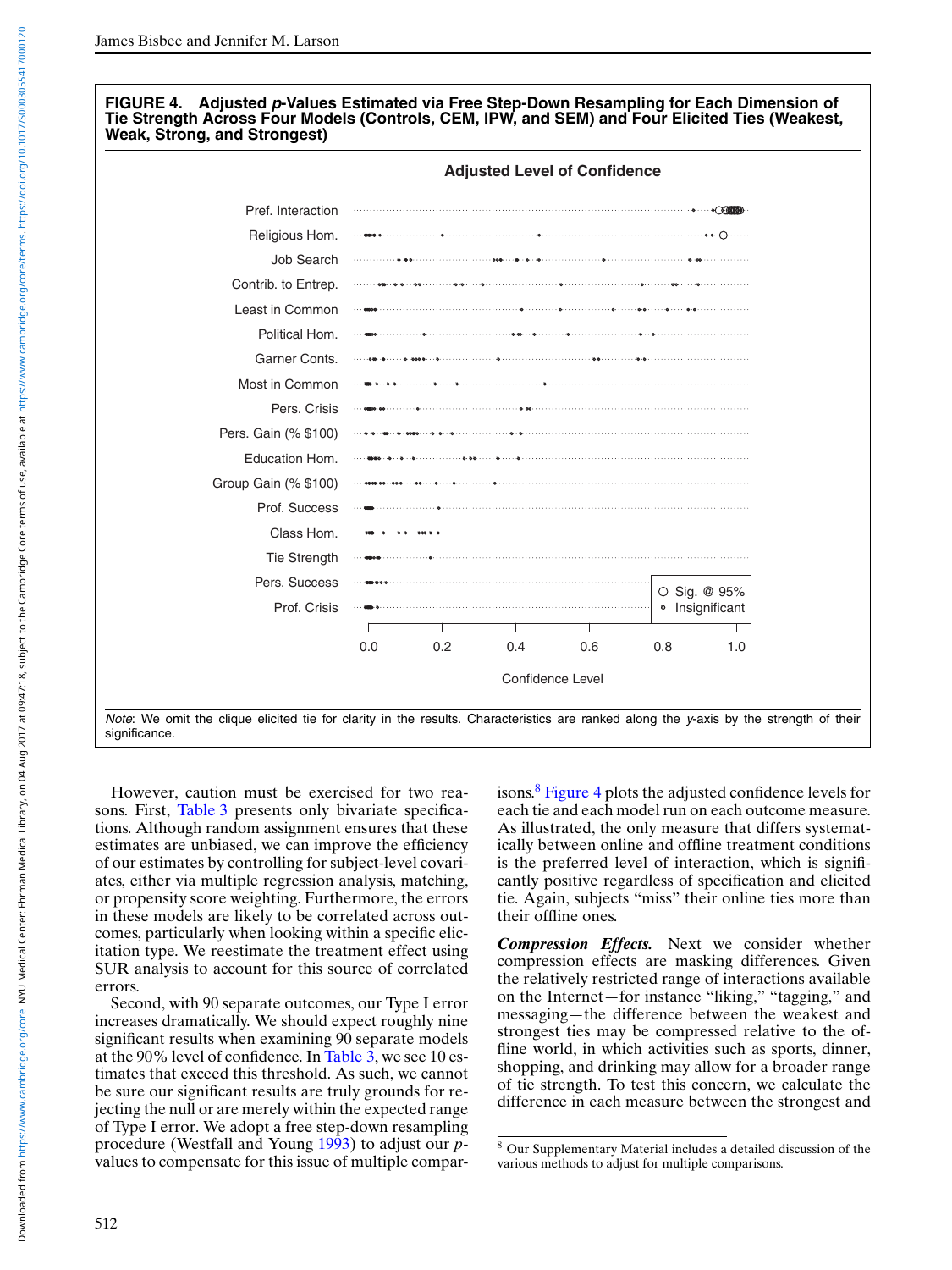#### **FIGURE 5. Difference in Average Measures (***y***-axis) Between Strongest and Weakest Elicited Tie, Compared between Online and Offline Elicitation Frameworks**



weakest ties and then regress these differences on the elicitation.

As illustrated in Figure 5, there is no evidence of compression. Across all network measures, the difference between the strongest and weakest online ties never differs from the offline ties at conventional levels of significance, let alone the wider intervals adjusted to correct for multiple comparisons. The comparability of online and offline ties with respect to their constituent dimensions is robust.

*Structure Comparisons.* A final lens through which to evaluate the parity of our data is via a comparison of the network structures themselves. We note at the outset that our survey design samples social ties and not richer structural features of the subject's social network. However, through the seating chart question, which reveals information about the connections among a respondent's ties, we can learn something about structure in online and offline contexts.

In [Figure 6,](#page-12-0) we start by examining whether the elicited tie types themselves vary systematically in their seat assignment between the online and offline contexts (recall that respondents were instructed that placing ties in certain seats indicates certain relationships among ties). The left and middle columns present the percentage of cases in which each elicited tie type was assigned to each seat in the online and offline treatment conditions, respectively, with node size and label reflecting the frequency of placement. The right column presents the *p*-values associated with a difference

in means *t*-test, which are both labeled and shaded according to their significance at conventional (∗) and MC-adjusted (∗∗) thresholds. Node size in the right column reflects the absolute difference between the online and offline measures.

As illustrated, the placement of different elicited ties depends on the strength of the tie with most subjects placing themselves in one of the two center seats (63% and 70% of cases in the online and offline conditions, respectively). Meanwhile, the weakest and clique ties are systematically placed in the corner seats. In the right-hand column, we do notice some evidence of significant differences between the online and offline conditions, although these are not significant after adjusting for multiple comparisons. Furthermore, these differences appear to be substantively meaningless, as they capture only random differences in the choice of seat. For example, both right-hand corner seats differ for the clique tie, yet upon closer inspection it appears that subjects simply flipped the choice of the top or bottom corner seat. As such, we conclude that these differences are both statistically and substantively null.

However, we are interested in more than simply the elicited identities of the ties in the seats. In [Figure 7,](#page-13-0) we present difference tests by node position for all tie strength measures, ignoring the identity of the elicited tie. Ergo, each node's online and offline values are calculated as the average measure values, dropping observations in which the subject placed herself in the seat. These means are then compared using a *t*-test as earlier, with significance indicated at conventional (\*)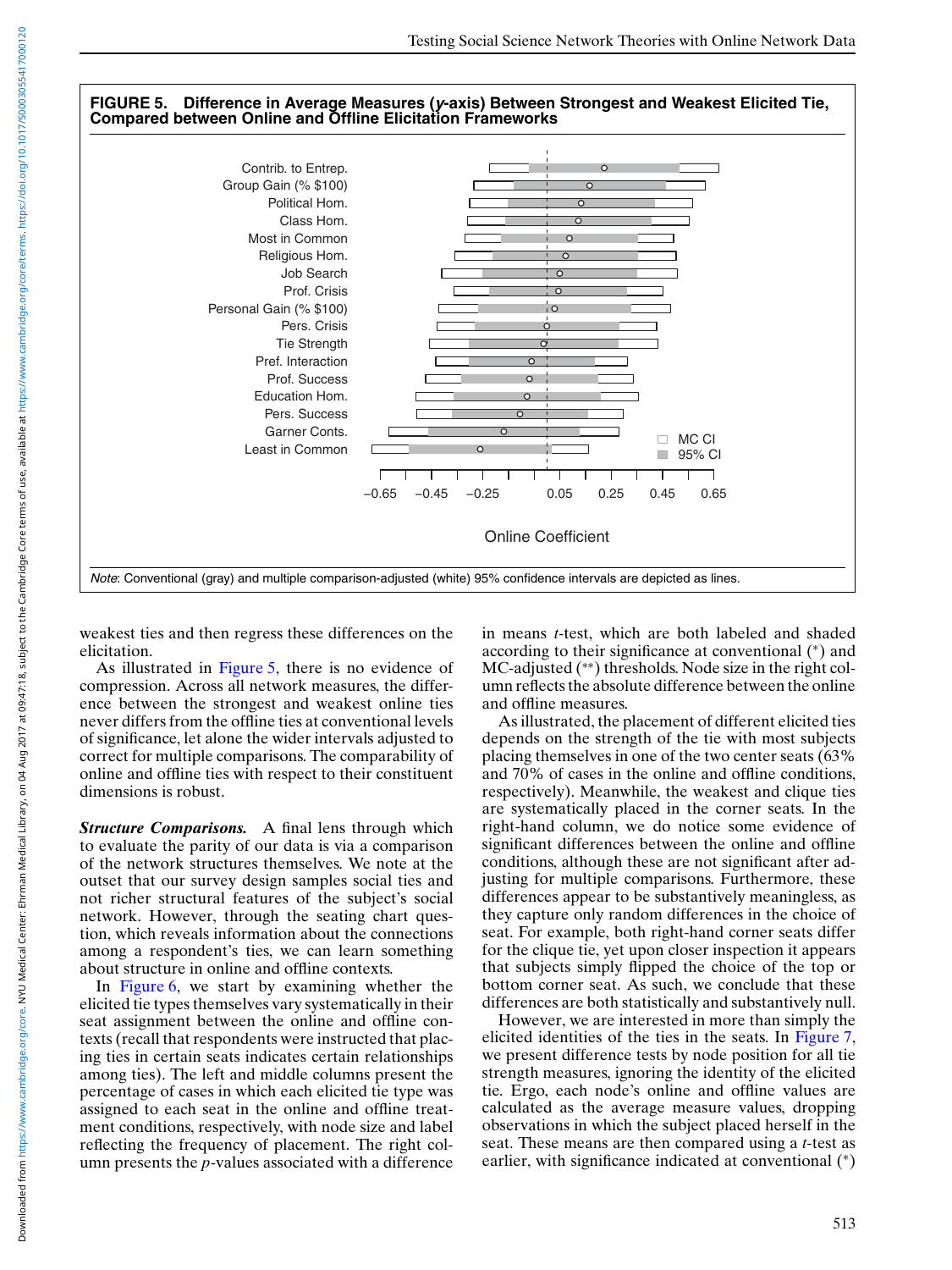<span id="page-12-0"></span>

and adjusted (∗∗) thresholds. Again, we find almost zero evidence of significant differences between online and offline conditions across all measures of tie strength. To the extent that seating captures the way the ties are tied to one another, this offers limited support for a stronger claim that the interconnections among an ego's ties and hence the egocentric network structures—are similar for online and offline ties.

# **Relationship Parity**

The preceding section demonstrated that the nature of ties, measured by the dimensions of tie strength, are indistinguishable in the online and offline worlds. However, online tie data would still be unsuitable for testing offline theories if the ties functioned differently—that is, if the relationship between tie strength and outcomes manifests differently for online and offline ties.

We test this possibility with the five outcome measures we collected and report results for generosity here.<sup>9</sup> Generosity is measured via a hypothetical Dictator Game in which subjects were asked to divide \$100 between themselves and their social ties. We regress different dimensions of tie strength on respondent generosity—the amount the subject would give to each tie—using the CEM method to improve consistency, and save the estimated coefficients  $(\hat{\beta})$  for both the online and offline tie data. These  $\hat{\beta}$  estimates were compared using a difference-in-means *t*test (  $\frac{\hat{\beta}_{on} - \hat{\beta}_{off}}{\sqrt{se^2_{on} + se^2_{off}}}$  ). The associated *p*-values are presented in [Figure 8.](#page-14-0) Again, we find no systematic evidence of

<sup>9</sup> Results for analyses of the other four outcomes—willingness to attend a violent or a nonviolent protest when invited by a tie, and willingness to inform a tie about a violent or a nonviolent protest are presented in the Supplementary Material.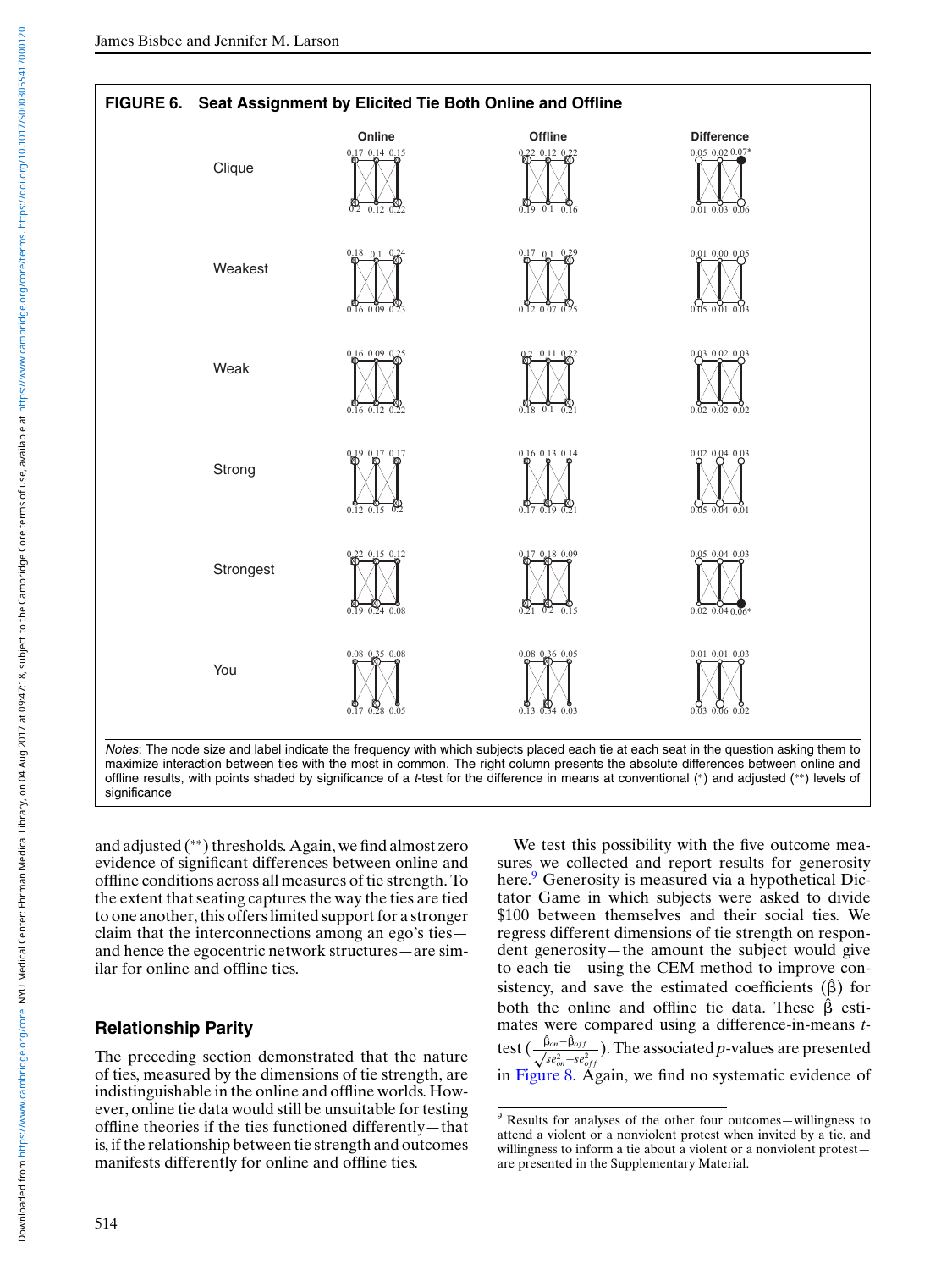<span id="page-13-0"></span>

a difference between the online and offline tie data, regardless of which measure of tie strength is used as the explanatory variable. As before, there are a few differences in  $\beta$ 's that are marginally significant, but these are within the occasional Type I error that is expected 5% of the time. Multiple comparison-adjusted confidence intervals include zero across all measures.

Furthermore, the ordering of these insignificant differences is, itself, seemingly random. As illustrated in [Figure 8,](#page-14-0) the light and dark circles, indicating  $\beta$ 's estimated in the offline and online frameworks, respectively, flip rank across dimensions of tie strength and within elicitation type. The only exception is the clique type for which the online estimates are systematically larger than the offline for all dimensions except the job search measure. We believe that the clique elicitation yields much weaker ties in the online framework than the offline framework, affording the component dimensions of tie strength to have stronger predictive power, a point we elaborate on in the Supplementary Material. Nevertheless, none of these differences are significant after the multiple comparison correction.

However, this is not to suggest that our measures of tie strength are not predictive of generosity. As illustrated in [Figure 8,](#page-14-0) certain dimensions of tie strength strongly correlate with the portion of \$100 the subject is willing to share. In particular, reciprocity is consistently significant and positive across all types of elicited ties, with subjects indicating greater willingness to share the money with a tie whom they perceive as likely to do the same for both online and offline ties. Other dimensions are less consistent across different elicitation types, although we also highlight the positive coefficients on several dimensions for the clique. We include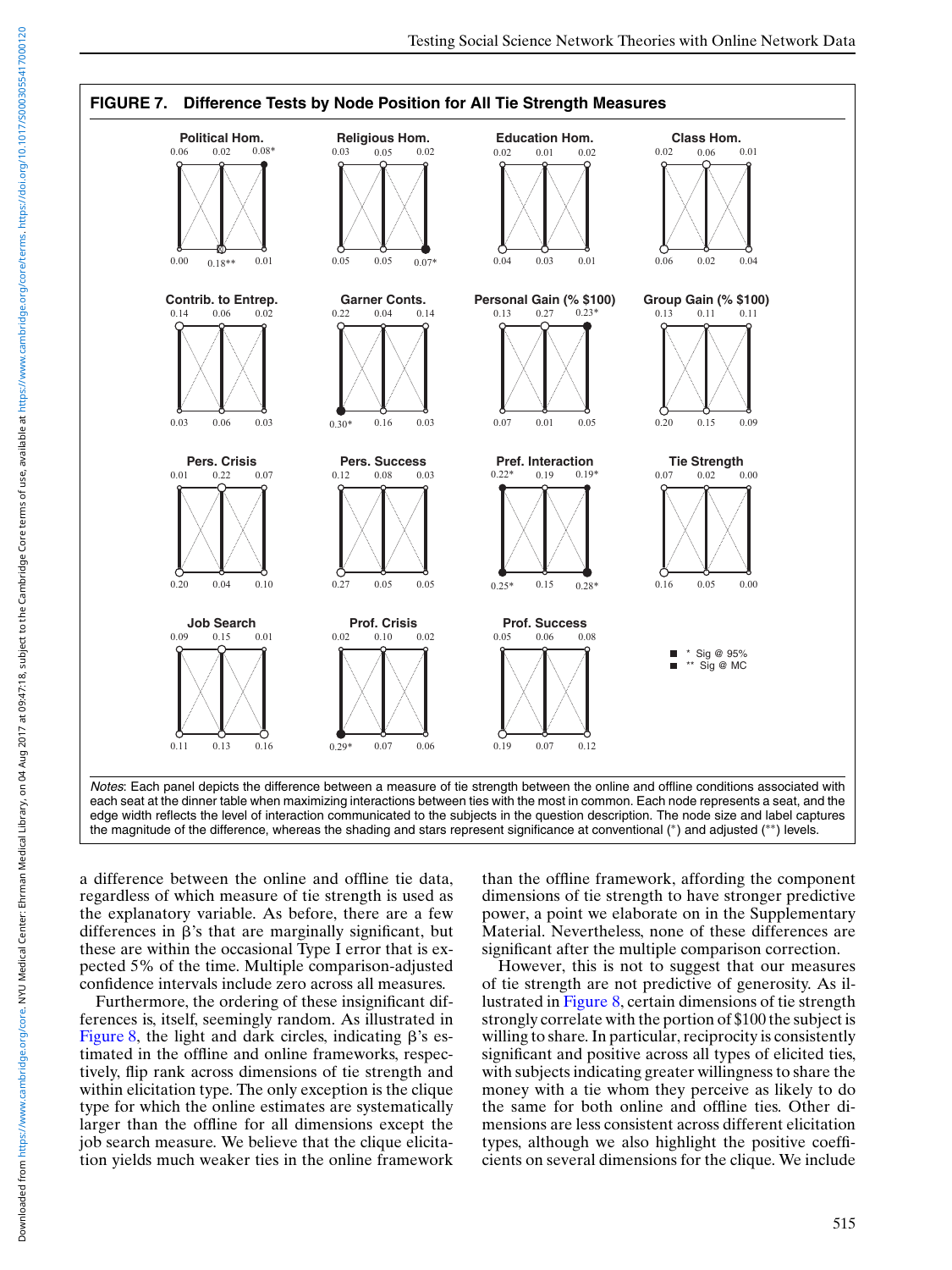<span id="page-14-0"></span>

|                         | <b>Strongest</b>                    | <b>Strong</b>            | <b>Weak</b>              | <b>Weakest</b>           | <b>Clique</b>               |
|-------------------------|-------------------------------------|--------------------------|--------------------------|--------------------------|-----------------------------|
|                         |                                     |                          |                          |                          |                             |
| Political Hom.          | 0.47                                | 0.26                     | 0.59                     | 0.48                     | 0.29                        |
| Religious Hom.          | 0.65                                | 0.52                     | 0.16                     | 0.62                     | 0.16                        |
| Class Hom.              | 0.89                                | 0.63                     | 0.11                     | 0.77                     | 0.23                        |
| Education Hom.          | 0.48                                | 0.72                     | 0.45                     | $0.04*$                  | 0.67                        |
| Contrib. to Entrep.     | $0.04*$                             | 0.47                     | 0.33                     | 0.77                     | 0.12                        |
| Garner Conts.           | 0.49                                | $0.02*$                  | 0.72                     | 0.6                      | 0.22                        |
| Personal Gain (% \$100) | $\mathbf{1}$                        | 0.77                     | 0.84                     | 0.3                      | 0.17                        |
| Group Gain (% \$100)    | 0.74                                | 0.71                     | 0.38                     | 0.7                      | 0.82                        |
| Pers. Success           | 0.92                                | 0.07                     | 0.62                     | 0.21                     | 0.12                        |
| Pers. Crisis            | 0.98                                | $0.02*$                  | 0.62                     | 0.36                     | 0.32                        |
| Pref. Interaction       | 0.76                                | 0.68                     | 0.73                     | 0.93                     | $0.01*$                     |
| Tie Strength            | 0.59                                | $0.03*$                  | 0.7                      | 0.34                     | 0.17                        |
| <b>Job Search</b>       | 0.41                                | 0.15                     | 0.27                     | 0.07                     | 0.47                        |
| Prof. Success           | 0.41                                | 0.3                      | 0.4                      | 0.5                      | 0.15                        |
| Prof. Crisis            | 0.41                                | 0.3                      | 0.4                      | 0.5                      | 0.15                        |
|                         | ᇚ                                   |                          | П                        | Г                        | ┱                           |
|                         | $-0.3$<br>$\mathbf 0$<br>0.4<br>0.7 | $-0.2$ 0.1<br>0.5<br>0.8 | $-0.2$ 0.1<br>0.5<br>0.9 | $-0.3$ 0.2<br>0.8<br>1.3 | $-0.1$<br>0.3<br>0.7<br>1.1 |
|                         | Offline                             | Online                   | * Sig @ 95%              | ** Sig @ MC              |                             |

## **FIGURE 8. Online and Offline Coefficient Comparison**

The bars indicate adjusted confidence intervals associated with each point. *p*-Values indicating whether the estimates are significantly different are presented as numbers, with significance at conventional levels indicated with an asterisk (∗), whereas significance after the multiple comparison adjustment is indicated by two asterisks (∗∗).

a more rigorous multiple regression analysis of the determinants of subject generosity in our Supplementary Material.

In short, although certain dimensions of tie strength are better predictors of generous behavior toward ties than others, these dimensions do not vary across the online and offline contexts. Predictors of behavior in one are the predictors of behavior in the other.

# **Model Parity**

The analyses conducted previously failed to uncover systematic differences between online and offline ties in terms of both measures of tie strength and relationships to hypothetical behavior. However, researchers analyzing social relationships using online tie data may also be interested in the parity of empirical models themselves, particularly for applied researchers using online tie data to make predictions about real-world outcomes. Even if the measures are comparable and the relationships persist, predictive accuracy may differ depending on the source of the social network data.

We use cross validation to examine whether the predictive accuracy of models estimated using online tie data is sufficient to predict outcomes for offline ties. We model generosity (using the donation game) using only the online tie data and then examine its accuracy in predicting generosity for the offline tie data. We compare the mean errors and the variance to an identical test in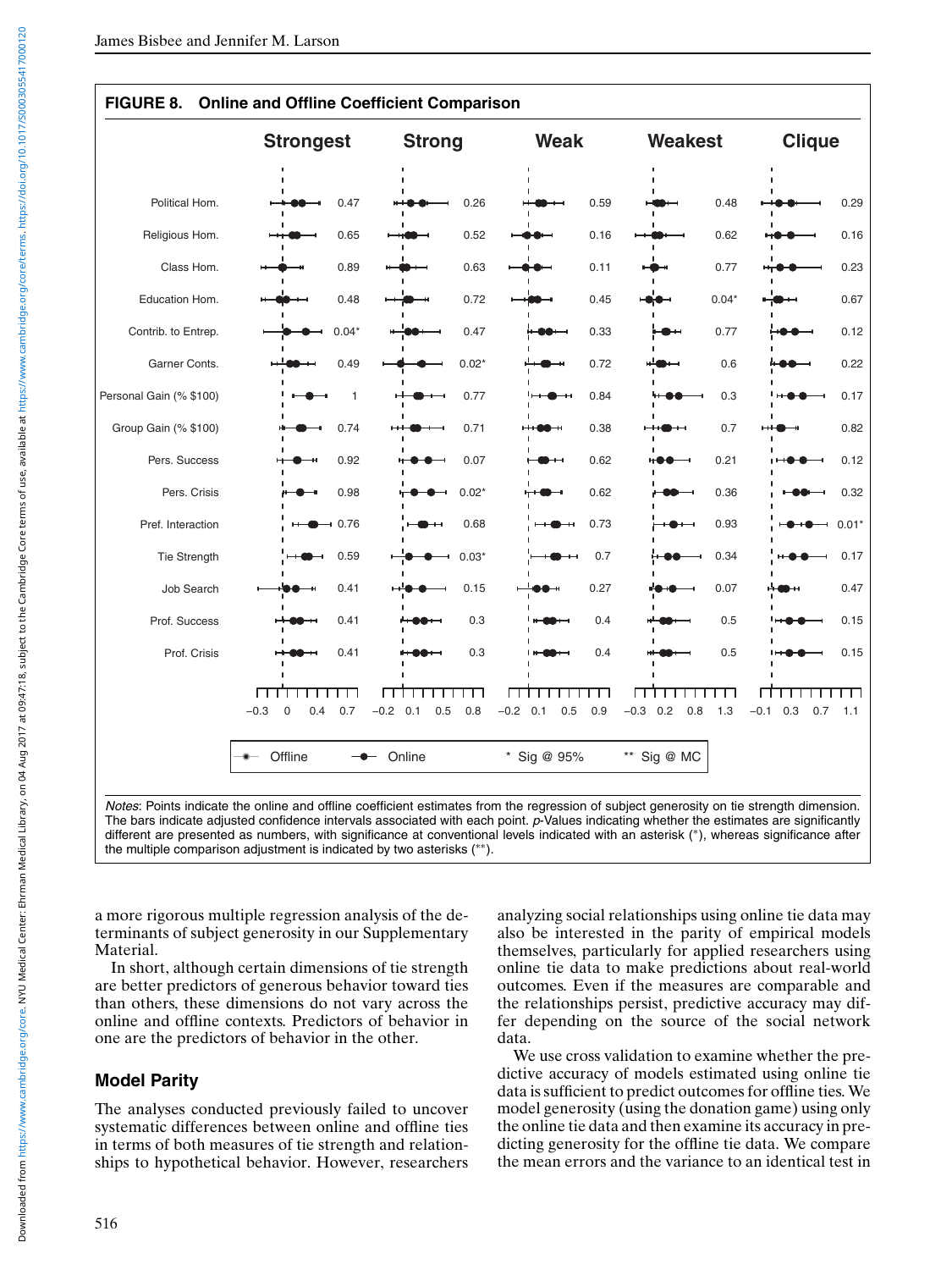

which we randomly divide the data in half. We repeat the cross-validation technique 1,000 times, saving the errors as a distribution against which we compare the RMSE, MAE, and BIC of the online/offline test.

Informed by the preceding results on reciprocity, we regress the donation outcome on the personal gain measure of tie strength. Figure 9 compares the online/offline prediction errors (and the standard deviation) to 1,000 randomly sampled cross-validation results. The dashed black lines indicate the distribution of errors generated by the model trained on the online tie data, predicting generosity in the offline tie data. The gray distribution illustrates the identical procedure, except where we randomly divide the data in half. We are interested in (1) whether the mean error differs in the online/offline context and (2) whether the variance of the errors is dramatically smaller or larger. To formalize these comparisons, we record the RMSE, the BIC, and the absolute bias for each of the 1,000 simulations and then measure the percentage of simulations that were larger than the same statistics recorded in the online/offline comparison.

A visual inspection of the results indicates that there is no systematic difference between the online/offline predictive accuracy relative to a random cross validation. Interestingly, the result does not hold for the clique ties, as indicated by the significantly fewer shares of simulations that were larger than the online/offline division in terms of both BIC and RMSE.

We further examine the cross-validation results across models and ties, focusing on BIC and RMSE to compare the performance of random simulations against the online/offline division. To guard against the possibility of spurious null results stemming from the particular relationship of interest, we analyze the RMSE from a regression of generosity on political homophily instead of personal gain. As illustrated in [Figure 10,](#page-16-0) the results are either consistently equivalent or even in favor of the online/offline division (particularly for predicting strong tie relationships). Note, however, the systematic differences with regard to the clique tie, which again exhibits worse predictive accuracy when dividing by the online/offline cleavage. We suspect that this reflects a substantive difference in how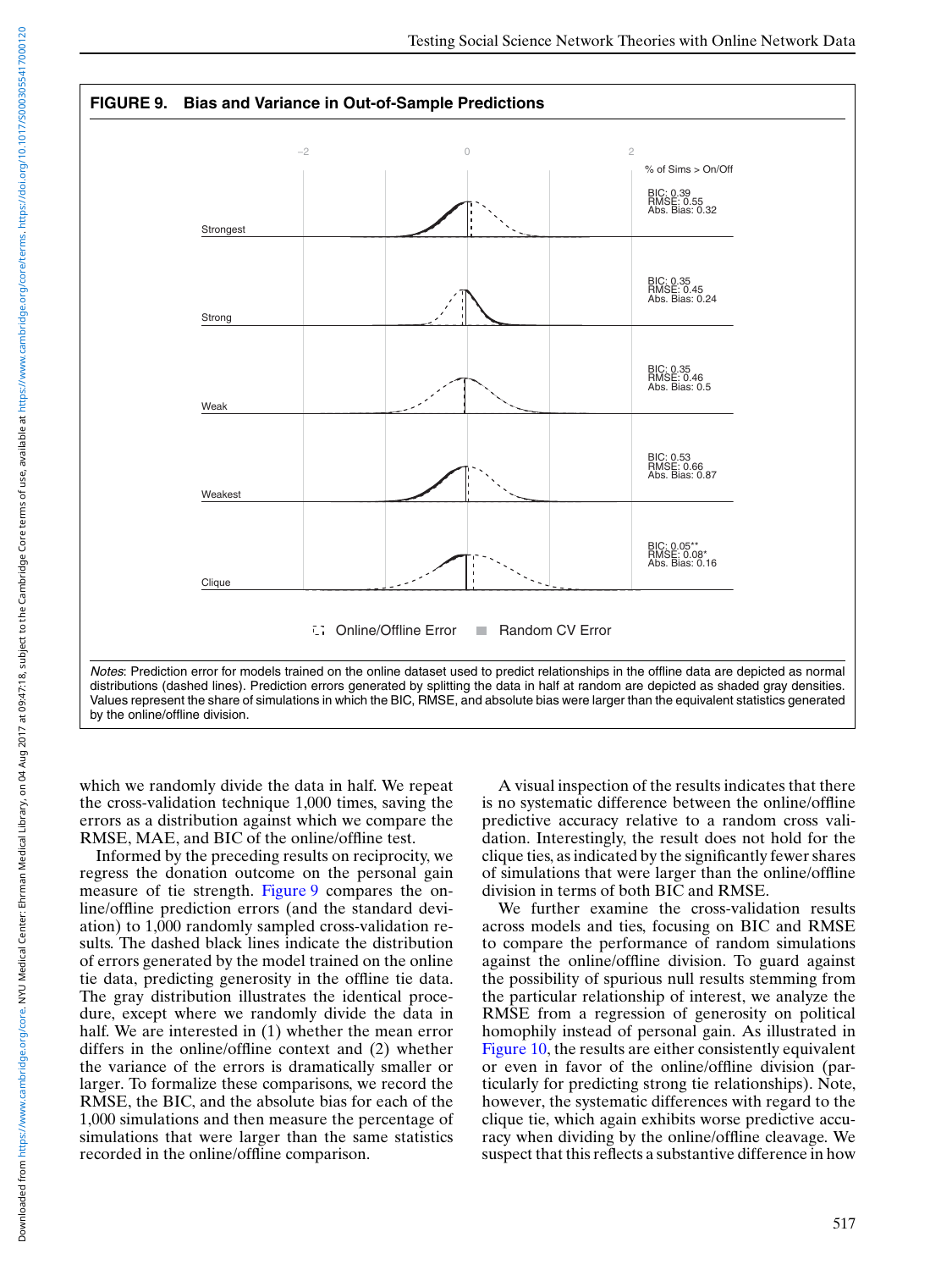<span id="page-16-0"></span>

subjects view "friends-of-friends" in online and offline contexts.

# **Summary of Findings**

The analyses presented previously indicate that there is no systematic difference in the measurement of social tie dimensions between ties gathered from a respondent's online social network and those gathered from her real-world friends and acquaintances. In addition, there is no evidence that the limited forms of interaction in the online world truncate or compress the weakest and strongest ties, and a cursory examination of placement within an imposed structure finds insignificant differences. Furthermore, the evidence suggests that relationships between certain tie dimensions and outcomes of interest (specifically, how much the respondent would donate if she were given \$100) do not vary systematically across online and offline networks either. Finally, the cross-validation analysis finds that the online tie data is no better nor any worse at training models to predict outcomes in the offline world than randomly sampling the combined data.

These results suggest that real-world relationships involving social ties can be analyzed using online data. The failure to uncover systematic differences between the online and offline contexts in terms of tie strength measurement, coefficient estimates, and model efficacy constitutes the first comprehensive test of the ability of online network data to be used to test theories that entail offline phenomena.

# **IMPLICATIONS FOR RESEARCHERS**

Our findings suggest that online ties are not fundamentally different from offline ties in nature. Our results also suggest that online ties are not fundamentally different from offline ties in function in the domains of resource allocation and protest behavior. Since network theories connect ties to outcomes based on their nature, these findings support the use of online tie data to test theories of offline networks. Theories of the importance of structural features also relate these arrangements of ties to outcomes via the ties' nature and function, and thus these findings are good news for testing network structural theories as well (and our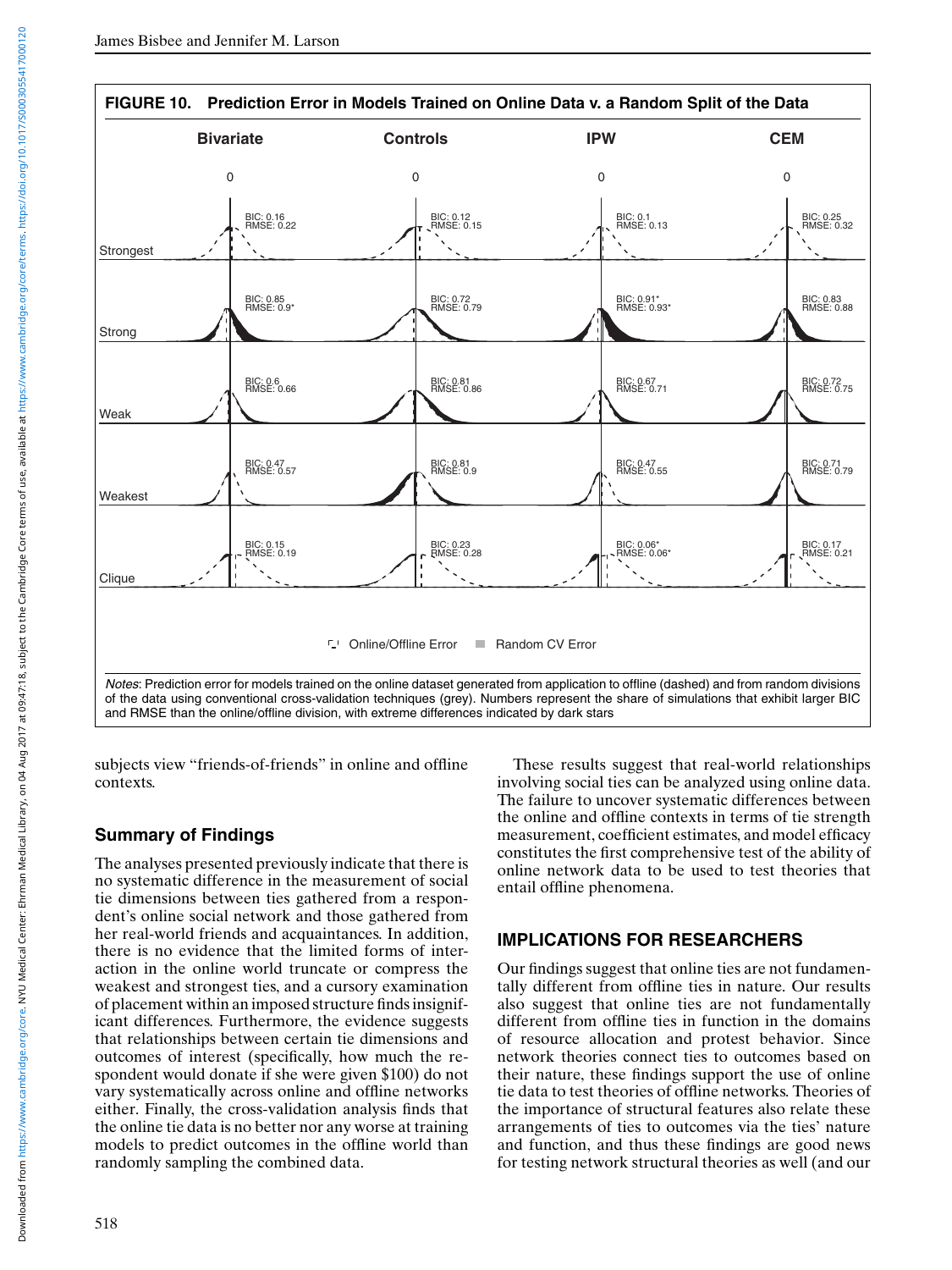limited tests of structural differences corroborate this inference). Researchers aiming to test network theories need not rule out online tie data on the grounds that the ties are too dissimilar from the offline ties of interest.

It is important to point out what these results do not imply: it is not the case that a person's online social network is identical to her offline social network. Exactly who a person is socially tied to online may differ from the people she is tied to offline, and we present evidence that the overlap is indeed imperfect. It is also not necessarily the case that the structure of online social networks is identical to the structure of offline social networks. Online networks may be different in structure from offline networks in myriad ways. $10$ 

Crucially for tests of network theories, it need not be the case that online networks are identical to offline ones, in the identity of nodes or in structure, for online social tie data to inform theories of offline networks. Although we may not know (or believe) that, say, the number of weak ties in offline networks is the same as in online ones, our article gives reason to believe that what constitutes a weak tie, and why the weak ties that are present matter, is similar in the online and offline domains. That ties are similar in nature in both realms supports testing theories about the existence of certain ties. This conclusion also offers limited support for testing theories of network structure. We do not know that the same structural features are present in both online and offline networks; however, if a structural feature in offline networks matters because of the nature of the ties that comprise it, then that structural feature comprised of the same types of ties should matter in the online realm as well.

The 17 measured dimensions of ties offer a comprehensive look at the nature of online and offline ties. Our measures of outcomes admittedly capture only a small subset of the potential functions of ties. Although generosity and protest participation represent important behavior relevant to collective action, there are certainly many other outcomes of interest. We encourage future work to dig deeper into the exact realms in which online and offline networks have similar consequences for outcomes. This future work is important not only to deepen our understanding of the relationship between networks and outcomes but also to better identify the mechanisms by which ties affect outcomes in either domain.

These results encourage theory testing with a relative easy-to-collect source of network data. However, although observable ties make online social media data simpler to collect, access restricted by some platforms can present other challenges that are not faced in the collection of offline data. It can be difficult to access any sets of nodes and ties, the nodes and ties that

are accessible may be an incomplete set, and conditional access may make replication difficult. We consider access issues specific to certain platforms in the Supplementary Material. Access and replicability are important issues moving forward; however, the results in this article suggest that when access is granted, the online tie data will be informative for offline network theories. Furthermore, when accessible network data are incomplete, the shared nature of the ties means that the sampling issues will be the same as those pertaining to incomplete offline data.

#### **CONCLUSION**

Across the social sciences, theories of collective action increasingly acknowledge that actors are interconnected, and these connections shape behavior. Testing these theories requires rich social network data, which is expensive, error prone, and difficult to collect in an offline context. Online social media offer network data that are fundamentally different: social ties between users are observable. Although this feature does not resolve all difficulties, it does allow researchers to forego lengthy surveys that ask respondents to recall their social ties.

However, to take full advantage of these data, researchers must be sure that the fundamental difference in data type does not impart other differences that affect the external validity of inferences drawn from them. Are ties in the online realm informative of the ties connecting a person to her peers offline? For this data source to be useful for theory testing, the ties must be similar in kind and function to the ties that are the subject of theory. The similarity between online and offline ties is an empirical question that had not been considered previously in a broad and systematic way.

We implemented a survey experiment on MTurk in which subjects were asked to name social ties, but subjects were randomly prompted to name only either online or offline ties. This approach maximizes the chances of finding differences. If instead we had asked each respondent to name both offline and online ties, we would have risked priming the respondent to pick as online friends her offline friends listed first or vice versa; if we had asked about offline ties through a social media platform, we would have risked priming the respondent to think of her contacts on that platform.

Our survey collected information on 17 dimensions of tie strength and on the ties' influence on outcomes pertaining to resource distribution and protest behavior. We considered differences between online and offline ties in three areas: whether the dimensions underlying the tie and the components of its strength differ, whether the tie's ability to influence outcomes and the dimensions of the tie that best do so differ, and whether the error structure of models fit to online data differ from the error structure of models fit to offline data.

Our findings strongly support the suitability of using data on online ties to test theories of offline social networks. The similarity we observe in all three areas is robust to alternate specifications of the relationships

 $^{10}$  Although we demonstrate that tie characteristics are distributed comparably across an enforced network structure in our dinner table question, we do not claim that the social networks in the online realm themselves therefore look identical to those in the offline realm. In fact, our results shown previously hint that clique ties online may be especially weak, which may indicate a larger number of weak ties and possibly even greater transitivity online.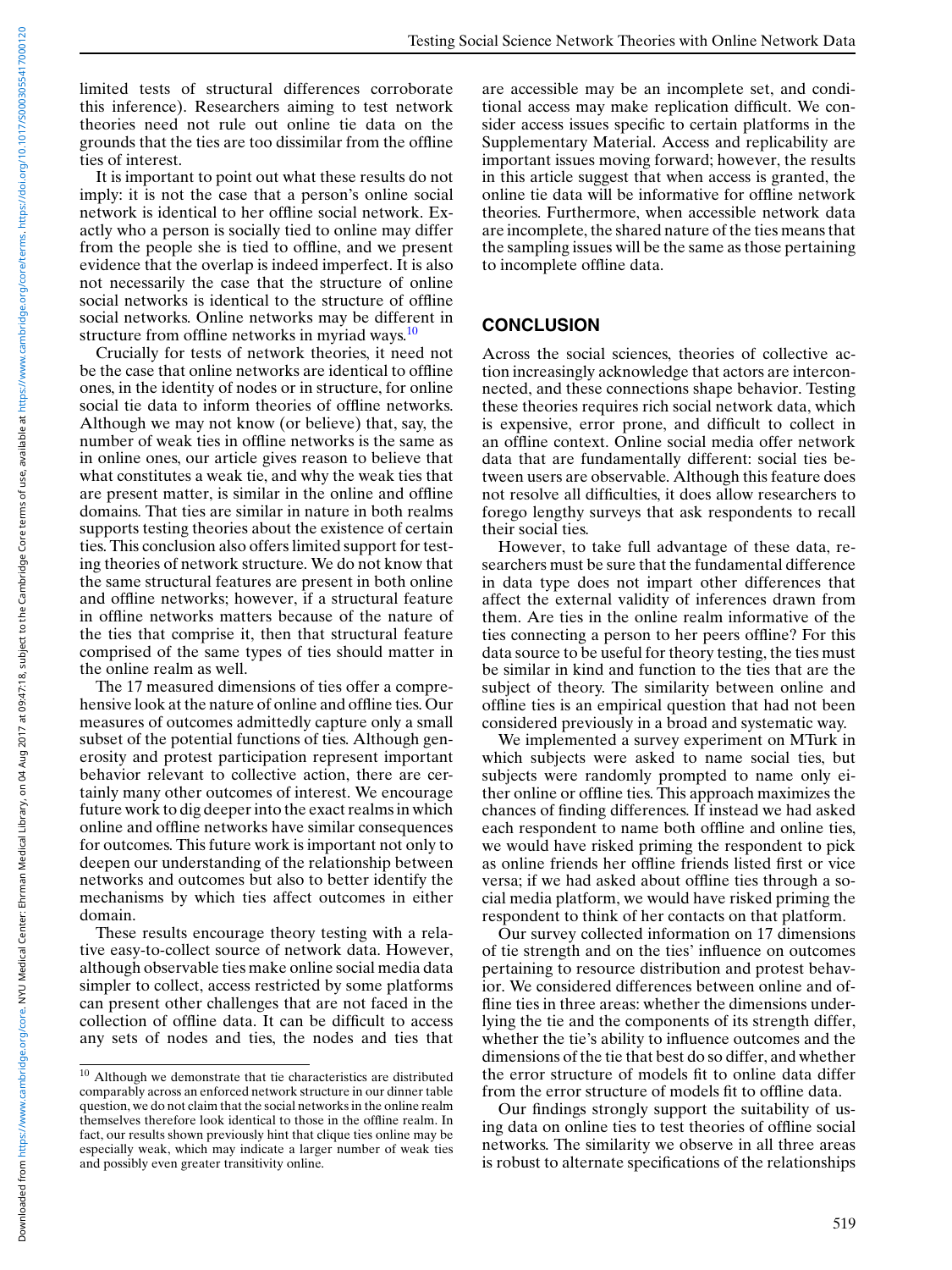<span id="page-18-0"></span>we document, and we validate respondent engagement with the online/offline prompt, reassuring us that our results are not the product of a weak or ignored treatment. Moreover, we provide evidence that the similarity cannot be fully attributed to shared identity; online ties are sufficiently similar to offline ties not because a person's online and offline ties are the same people, but because the nature and the function of social ties manifests similarly in both domains. The essence of ties is comparable.

These findings are good news for theory testing with online tie data because theories relate networks to collective action on the grounds that ties do something. If ties are similar in kind and function in the online realm and the offline realm, then ties in the online realm can speak to the theory as well as ties in the offline realm can. Straightforwardly, this means that these data can be used to test theories about the existence of ties and their strength. This also means that these data can be used to test some theories about the structure of networks. Even if the structure of an online network is not identical to the structure of an offline network, the fact that ties correspond in kind and function means that the consequences of the structural features that are present should be related as well.

Of course, online data are not a magic bullet. Even if the researcher is able to secure access, there may still be good reasons to not use online data for any given question. The networks measured for any study must correspond to the theory underlying that particular study. Whether a network culled from online social media will meaningfully speak to the research question still requires careful thought, rich substantive knowledge, and a relevant outcome measure. Our claim is not that online data can be used to answer every question related to networks and collective action. However, online data should not be ruled out on the grounds that online ties are too different to speak to theories about networks in general.

In light of the wealth of theories relating the structure of social networks to outcomes related to collective action and the sudden abundance of highresolution social network data available from online social media, it is our hope that our findings help pave the way for more theory testing in political science and beyond, and a rich interplay between theory and data moving forward.

### **SUPPLEMENTARY MATERIAL**

To view supplementary material for this article, please visit [https://doi.org/10.1017/S0003055417000120.](https://doi.org/10.1017/S0003055417000120)

Replication files can be found at [https://doi.org/10.](https://doi.org/10.7910/DVN/K1XN7Q) [7910/DVN/K1XN7Q.](https://doi.org/10.7910/DVN/K1XN7Q)

# **REFERENCES**

- Acemoglu, Daron, Asuman Ozdaglar, and Ali ParandehGheibi. 2010. "Spread of (Mis) Information in Social Networks." *Games and Economic Behavior* 70 (2): 194–227.
- Ahn, Yong-Yeol, Seungyeop Han, Haewoon Kwak, Sue Moon, and Hawoong Jeong. 2007. "Analysis of Topological Characteristics of

Huge Online Social Networking Services." In *Proceedings of the 16th International Conference on World Wide Web*. New York, NY: ACM Press, 835–44.

- Amir, Ofra, David G. Rand, and Ya'akov Kobi Gal. 2012. "Economic Games on the Internet: The Effect of \$1 Stakes." *PLoS One* 7 (2): e31461.
- Aral, Sinan, and Dylan Walker. 2011. "Creating Social Contagion Through Viral Product Design: A Randomized Trial of Peer Influence in Networks." *Management Science* 57 (9): 1623–39.
- Bartneck, Christoph, Andreas Duenser, Elena Moltchanova, and Karolina Zawieska. 2015. "Comparing the Similarity of Responses Received from Studies in Amazon's Mechanical Turk to Studies Conducted Online and with Direct Recruitment." *PloS One* 10 (4): e0121595.
- Berinsky, Adam J., Gregory A. Huber, and Gabriel S. Lenz. 2012. "Evaluating Online Labor Markets for Experimental Research: Amazon.com's Mechanical Turk." *Political Analysis* 20 (3): 351–
- 68.<br>Bond, Robert M., Christopher J. Fariss, Jason J. Jones, Adam D. I. Kramer, Cameron Marlow, Jaime E. Settle, and James H. Fowler. 2012. "A 61-Million-Person Experiment in Social Influence and Political Mobilization." *Nature* 489 (7415): 295–98.
- Bramoullé, Yann, and Rachel Kranton. 2007. "Public Goods in Networks." *Journal of Economic Theory* 135 (1): 478–94.
- Calvo-Armengol, Antoni, and Matthew O. Jackson. 2004. "The Effects of Social Networks on Employment and Inequality." *American Economic Review* 94 (3): 426–54.
- Centola, Damon. 2010. "The Spread of Behavior in an Online Social Network Experiment." *Science* 329 (5996): 1194–97.
- Centola, Damon, and Michael Macy. 2007. "Complex Contagions and the Weakness of Long Ties." *American Journal of Sociology* 113 (3): 702–34.
- Chandler, Jesse, and Danielle Shapiro. 2016. "Conducting Clinical Science Research on Amazon Mechanical Turk." *Annual Review of Clinical Psychology* 12 (1): 3–5.
- Christakis, Nicholas A., and James H. Fowler. 2013. "Social Contagion Theory: Examining Dynamic Social Networks and Human Behavior." *Statistics in Medicine* 32 (4): 556–77.
- Chwe, Michael Suk-Young. 2000. "Communication and Coordination in Social Networks." *Review of Economic Studies* 67 (1): 1– 16.
- Clifford, Scott, Ryan M. Jewell, and Philip D. Waggoner. 2015. "Are Samples Drawn from Mechanical Turk Valid for Research on Political Methodology?" *Research and Politics* 2 (4): 205316801562272.
- Conley, Timothy G., and Christopher R. Udry. 2010. "Learning About a New Technology: Pineapple in Ghana." *American Economic Review* 100 (1): 35–69.
- Crump, Matthew J. C., John V. McDonnell, and Todd M. Gureckis. 2013. "Evaluating Amazon's Mechanical Turk as a Tool for Experimental Behavioral Research." *PloS One* 8 (3): e57410.
- Ellison, Nicole B., Charles Steinfield, and Cliff Lampe. 2007. "The Benefits of Facebook 'Friends:' Social Capital and College Students' Use of Online Social Network Sites." *Journal of Computer-Mediated Communication* 12 (4): 1143–68.
- Ferrali, R. 2016. "Partners in Crime? A Theory of Corruption as a Criminal Network." Working Paper. [http://scholar.princeton.edu/](http://scholar.princeton.edu/sites/default/files/ferrali/files/ferrali_corruption.pdf) [sites/default/files/ferrali/files/ferrali](http://scholar.princeton.edu/sites/default/files/ferrali/files/ferrali_corruption.pdf) corruption.pdf.
- Gilbert, Eric, and Karrie Karahalios. 2009. "Predicting Tie Strength with Social Media." In *Proceedings of the SIGCHI Conference on Human Factors in Computing Systems*. New York, NY: ACM Press, 211–20.
- González-Bailón, Sandra, and Ning Wang. 2016. "Networked Discontent: The Anatomy of Protest Campaigns in Social Media." *Social Networks* 44: 95–104.
- Goodman, Joseph K., Cynthia E. Cryder, and Amar Cheema. 2013. "Data Collection in a Flat World: The Strengths and Weaknesses of Mechanical Turk Samples." *Journal of Behavioral Decision Making* 26 (3): 213–24.
- Grabowicz, Przemyslaw A., Jose J. Ramasco, Esteban Moro, ´ Josep M. Pujol, and Victor M. Eguiluz. 2012. "Social Features of Online Networks: The Strength of Intermediary Ties in Online Social Media." *PloS One* 7 (1): e29358.
- Granovetter, Mark S. 1973. "The Strength of Weak Ties." *American Journal of Sociology* 78 (6): 1360–80.